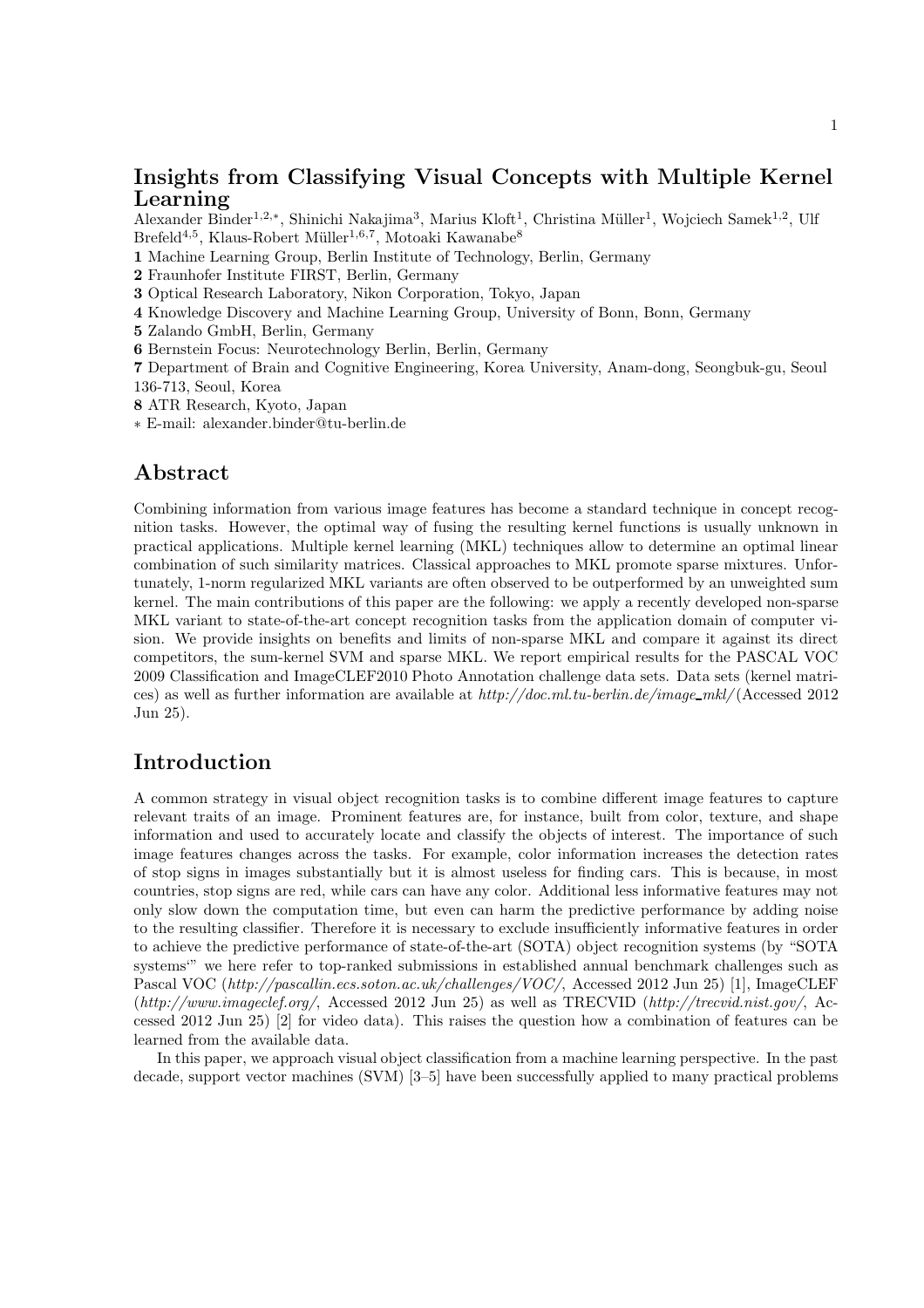in various application fields including computer vision [6]. Support vector machines exploit similarities of the data, arising from some (possibly nonlinear) measure. The matrix of pairwise similarities, also known as *kernel matrix*, allows to abstract the data from the learning algorithm [7, 8].

However, the problem remains, given a task at hand, to find an appropriate similarity measure and to plug the resulting kernel into an appropriate learning algorithm. But what if this similarity measure is difficult to find? We note that [9] and [10] were the first to exploit prior and domain knowledge for the kernel construction.

In object recognition, translating information from various features into several kernels has now become a standard technique. Consequently, the choice of finding the right kernel changes to finding an appropriate way of fusing the kernel information; however, finding the right combination for a particular application is so far often a matter of a judicious choice (or trial and error).

In the absence of principled approaches, practitioners frequently resort to heuristics such as uniform mixtures of normalized kernels [11, 12] that have proven to work well. Nevertheless, this may lead to sub-optimal kernel mixtures.

An alternative approach is multiple kernel learning (MKL), which has been applied to object classification tasks involving various image features [13, 14]. Multiple kernel learning [15–18] generalizes the support-vector-machine framework and aims at *simultaneously* learning the optimal kernel mixture *and* the model parameters of the SVM. To obtain a well-defined optimization problem, many MKL approaches promote sparse mixtures by incorporating a 1-norm constraint on the mixing coefficients. Compared to heuristic approaches, MKL has the appealing property of automatically selecting kernels in a mathematical sound way and converges quickly as it can be wrapped around a regular support vector machine [17]. However, some evidence shows that sparse kernel mixtures are often outperformed by an unweighted-sum kernel [19]. As a remedy, [20, 21] propose  $\ell_2$ -norm regularized MKL variants, which promote non-sparse kernel mixtures and subsequently have been extended to  $\ell_p$ -norms [22, 23].

Multiple Kernel approaches have been applied to various computer vision problems outside our scope such multi-class problems [24], which require in distinction to the general multi-label case mutually exclusive labels and object detection [25,26] in the sense of finding object regions in an image. The latter reaches its limits when image concepts cannot anymore be represented by an object region such as the *Outdoor*,*Overall Quality* or *Boring* concepts in the ImageCLEF2010 dataset that we will use. Please note that we make a distinction between the general case of multi-label classification and the more special case of multi-class classification with mutually exclusive classes.

In this contribution, we study the benefits of sparse and non-sparse MKL in object recognition tasks. We report on empirical results on image data sets from the PASCAL visual object classes (VOC) 2009 [27] and ImageCLEF2010 PhotoAnnotation [28] challenges, showing that non-sparse MKL significantly outperforms the uniform mixture and  $\ell_1$ -norm MKL. Furthermore, we discuss the reasons for performance gains and performance limitations obtained by MKL based on additional experiments using real world and synthetic data.

The family of MKL algorithms is not restricted to SVM-based ones. Another competitor, for example, is Multiple Kernel Learning based on Kernel Discriminant Analysis (KDA) [29, 30]. The difference between MKL-SVM and MKL-KDA lies in the underlying single kernel optimization criterion while the regularization over kernel weights is the same.

Further competitors include, for example, [31], who use logistic regression as base criterion; their approach results in a number of optimization parameters equal to the number of samples times the number of input features. Since the approach in [31] a priori uses much more optimization variables, it poses a more challenging and potentially more time consuming optimization problem, which limits the number of applicable features.

Further alternatives use more general combinations of kernels such as products with kernel widths as weighting parameters [32, 33]. As [33] point out, the corresponding optimization problems are no longer convex. Consequently, they may find suboptimal solutions and it is more difficult to assess using how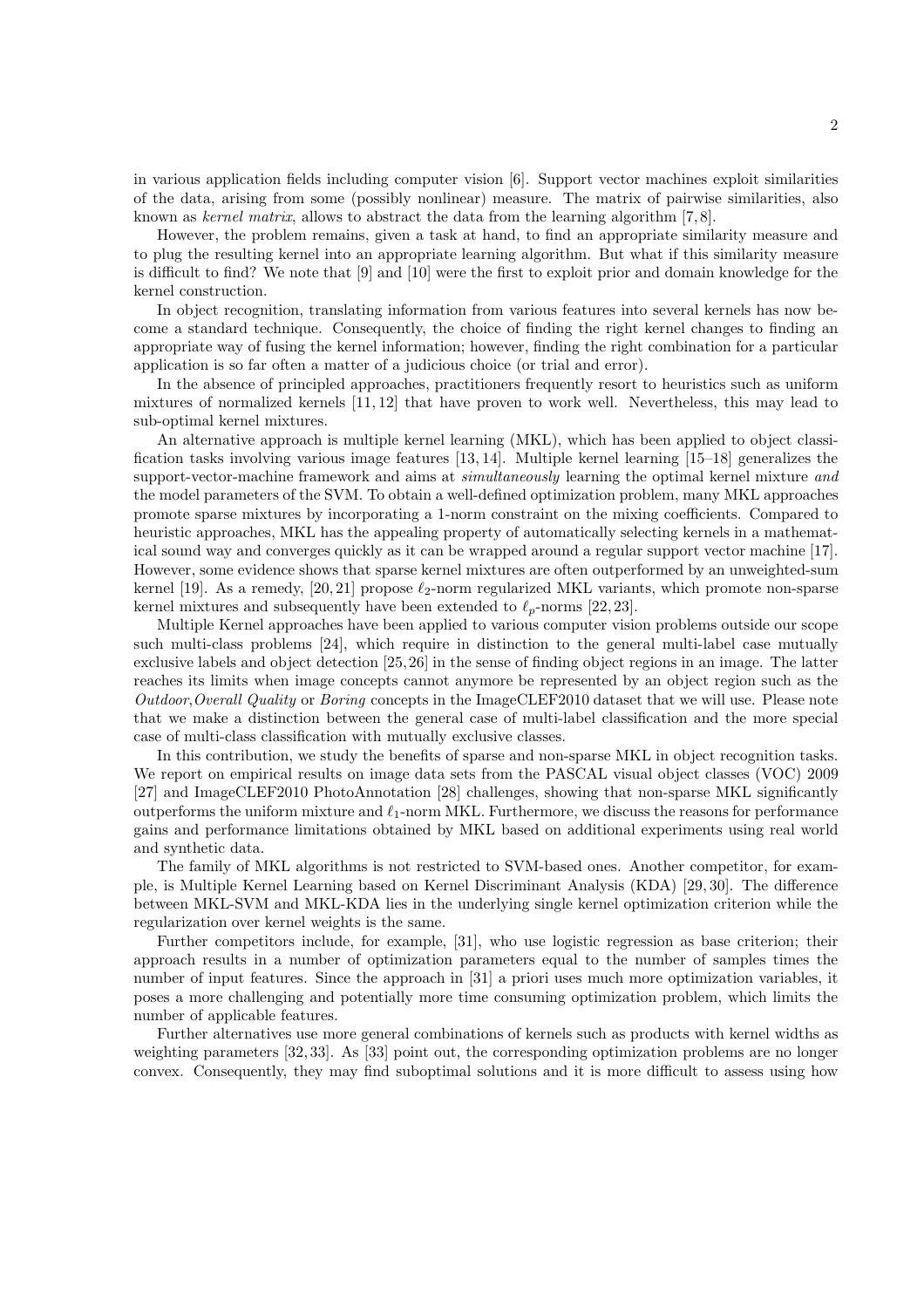much gain can be achieved by learning the kernel weights.

This paper is organized as follows. We first briefly review the machine learning techniques used in his paper. Then we present our experimental results on the VOC2009 and ImageCLEF2010 datasets, and, finally, we discuss promoting and limiting factors of MKL and the sum-kernel SVM in various learning scenarios.

### Methods

This section briefly introduces multiple kernel learning (MKL). For an extensive treatment see the survey of [34].

Given a finite number m of different kernels each of which implies the existence of a feature mapping  $\psi_j : \mathcal{X} \to \mathcal{H}_j$  onto a Hilbert space

$$
k_j(\bm{x},\bar{\bm{x}}) = \langle \psi_j(\bm{x}), \psi_j(\bar{\bm{x}}) \rangle_{\mathcal{H}_j}
$$

the goal of multiple kernel learning is to learn SVM parameters  $(\alpha, b)$  and kernel weights  $\{\beta_l, l = 1, \ldots, m\}$ for a linear combination of these  $m$  kernels  $K = \sum_l \beta_l k_l$  simultaneously.

This can be cast as the following optimization problem which reduces to support vector machines [4,8] in the special case of on kernel  $m = 1$ 

$$
\min_{\beta, \mathbf{w}, b, \xi} \quad \frac{1}{2} \sum_{j=1}^{m} \beta_j \mathbf{w}'_j \mathbf{w}_j + C \|\xi\|_1
$$
\n
$$
\text{s.t.} \quad \forall i: \ y_i \left( \sum_{j=1}^{m} \beta_j \mathbf{w}'_j \psi_j(\mathbf{x}_i) + b \right) \ge 1 - \xi_i
$$
\n
$$
\xi \ge 0 \ ; \quad \beta \ge 0 \ ; \quad \|\beta\|_p \le 1.
$$
\n
$$
(1)
$$

The usage of kernel mixtures  $\sum_l \beta_l k_l$  is permitted through its partially dualized form:

$$
\min_{\beta} \max_{\alpha} \sum_{i=1}^{n} \alpha_i - \frac{1}{2} \sum_{i,l=1}^{n} \alpha_i \alpha_l y_i y_l \sum_{j=1}^{m} \beta_j k_j (\boldsymbol{x}_i, \boldsymbol{x}_l)
$$
\n
$$
\text{s.t. } \forall_{i=1}^{n} : 0 \le \alpha_i \le C; \sum_{i=1}^{n} y_i \alpha_i = 0;
$$
\n
$$
\forall_{j=1}^{m} : \beta_j \ge 0; \quad ||\beta||_p \le 1.
$$
\n(2)

For details on the solution of this optimization problem and its kernelization we refer to [23]. This optimization problem has two parameters: the regularization constant  $C$  and a parameter  $p$  on the constraint for the kernel weights  $\beta$ . The regularization constant is known from support vector machines; it balances the margin term  $C\|\boldsymbol{\xi}\|_1$  from equation (1) over the regularization term  $\sum_{j=1}^m \beta_j \boldsymbol{w}_j' \boldsymbol{w}_j$ . A high value of the regularization constant  $C$  puts more emphasis on achieving high classification margins  $y_i$   $(\sum_{j=1}^m \beta_j w'_j \psi_j(\mathbf{x}_i) + b)$  on the training data while a low value emphasizes the regularization term as a measure against overfitting on training data.

While prior work on MKL imposes a 1-norm constraint on the mixing coefficients to enforce sparse solutions lying on a standard simplex [16,17,35,36], we employ a generalized  $\ell_p$ -norm constraint  $\|\boldsymbol{\beta}\|_p \leq 1$ for  $p \geq 1$  as used in [22, 23]. The implications of this modification in the context of image concept classification will be discussed throughout this paper.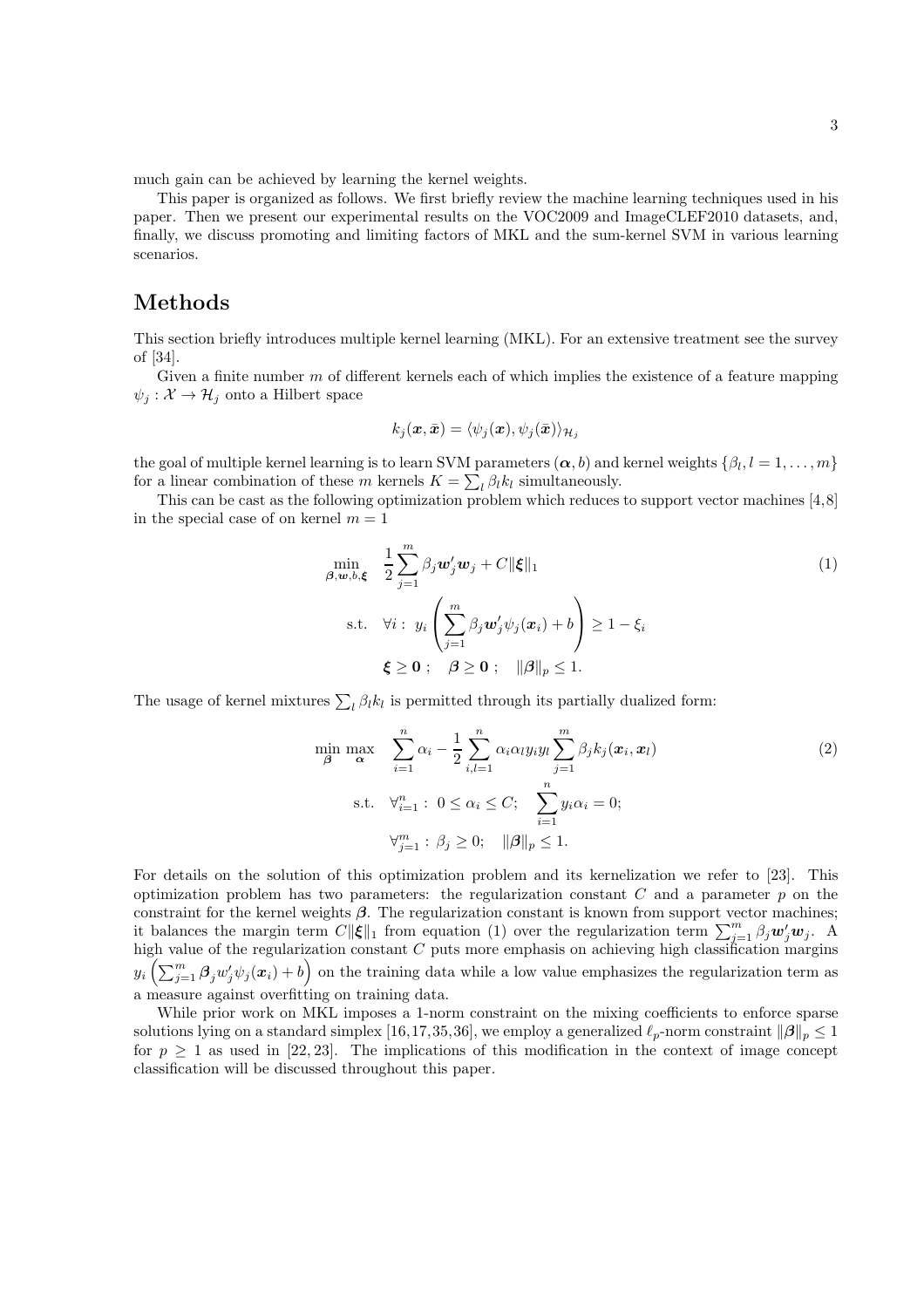## Results

In this section, we evaluate  $\ell_p$ -norm MKL in real-world image categorization tasks, experimenting on the VOC2009 and ImageCLEF2010 data sets. We also provide insights on *when* and *why*  $\ell_p$ -norm MKL can help performance in image classification applications. The evaluation measure for both datasets is the average precision (AP) over all recall values based on the precision-recall (PR) curves.

### Data Sets

We experiment on the following data sets:

1. PASCAL2 VOC Challenge 2009 We use the official data set of the *PASCAL2 Visual Object Classes Challenge 2009* (VOC2009) [27], which consists of 13979 images. The use the official split into 3473 training, 3581 validation, and 6925 test examples as provided by the challenge organizers. The organizers also provided annotation of the 20 objects categories; note that an image can have multiple object annotations. The task is to solve 20 binary classification problems, i.e. predicting whether at least one object from a class  $k$  is visible in the test image. Although the test labels are undisclosed, the more recent VOC datasets permit to evaluate AP scores on the test set via the challenge website (the number of allowed submissions per week being limited).

2. ImageCLEF 2010 PhotoAnnotation The ImageCLEF2010 PhotoAnnotation data set [28] consists of 8000 labeled training images taken from flickr and a test set with recently disclosed labels. The images are annotated by 93 concept classes having highly variable concepts—they contain both well defined objects such as *lake, river, plants, trees, flowers,* as well as many rather ambiguously defined concepts such as *winter, boring, architecture, macro, artificial, motion blur,*—however, those concepts might not always be connected to objects present in an image or captured by a bounding box. This makes it highly challenging for any recognition system. Unfortunately, there is currently no official way to obtain test set performance scores from the challenge organizers. Therefore, for this data set, we report on training set cross-validation performances only. As for VOC2009 we decompose the problem into 93 binary classification problems. Again, many concept classes are challenging to rank or classify by an object detection approach due to their inherent non-object nature. As for the previous dataset each image can be labeled with multiple concepts.

### Image Features and Base Kernels

In all of our experiments we deploy 32 kernels capturing various aspects of the images. Our choice of features is inspired by the VOC 2007 winner [37] and our own experiences from our submissions to the VOC2009 and ImageCLEF2009 challenges. It is known from the top-ranked submissions in recent Pascal VOC Classification and ImageCLEF PhotoAnnotation Challenges that Bag-of-Words features are necessary for state-of-the-art performance results when the focus lies on visual concept classification and ranking. At the same time adding simpler features together with multiple kernel learning may improve the ranking performance for some visual concepts as well as the average performance measured over all visual concepts (shown in [38]). For the ImageCLEF2010 dataset the test data annotations have been disclosed and we checked that adding the simpler features listed below improves, indeed, the averagekernel performance compared to relying on BoW-S features (see next section) alone. Our choice of features was furthermore guided by the intention to have several different feature types that empirically have been proven to be useful and to use gradient and color information. Furthermore the features should have reasonable computation times without the need for excessive tuning of many parameters and they should be able to capture objects and visual concept cues of varying sizes and positions. For this reason, we used bag of word features and global histograms based on color and gradient information.

The features used in the following are derived from histograms that a priori contain *no spatial information*. We therefore enrich the respective representations by using regular spatial tilings  $1 \times 1$ ,  $3 \times 1$ ,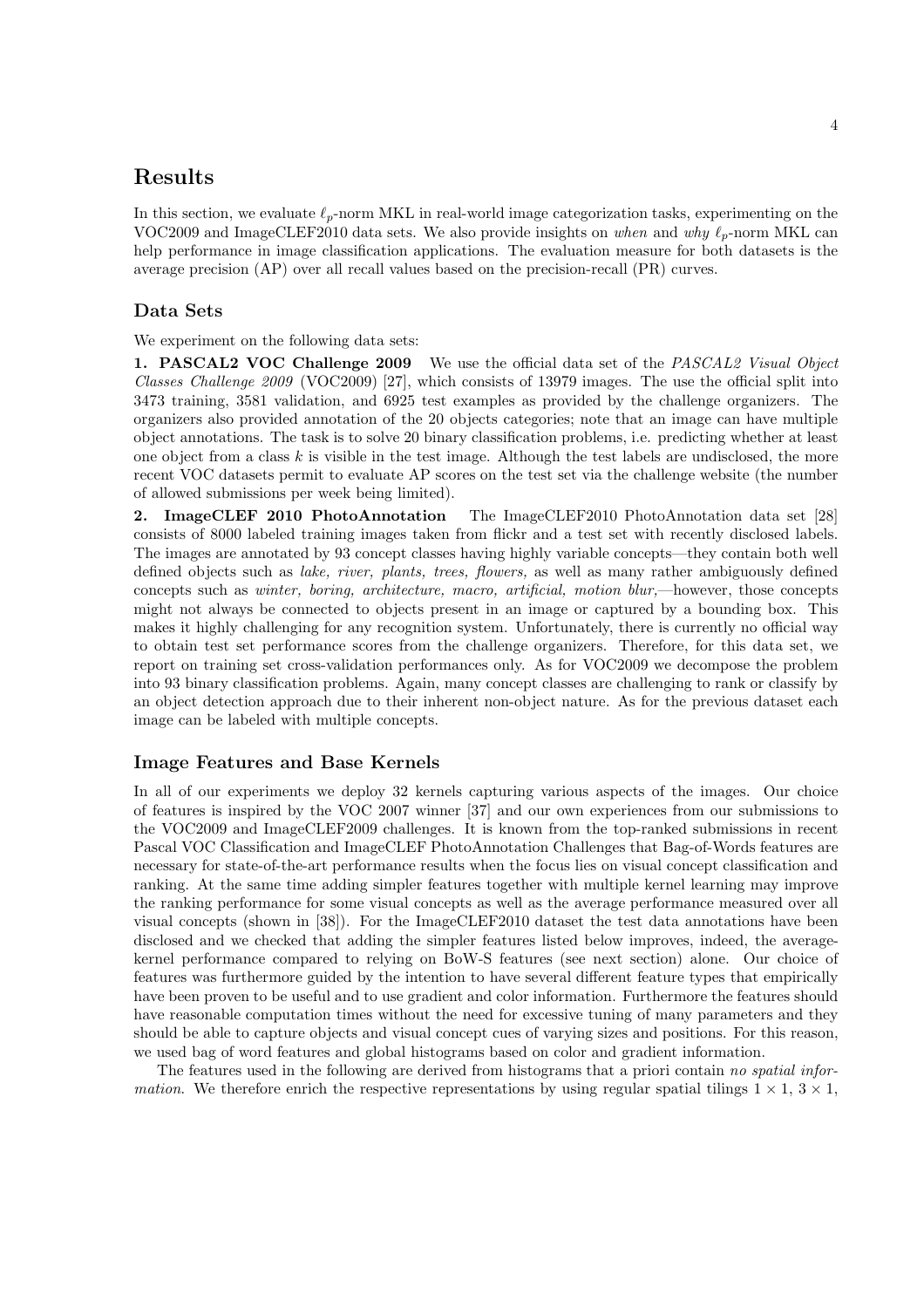$2 \times 2$ ,  $4 \times 4$ ,  $8 \times 8$ , which correspond to single levels of the pyramidal approach in [11]. Furthermore, we apply a  $\chi^2$  kernel on top of the enriched histogram features, which is an established kernel for capturing histogram features [12]. The bandwidth of the  $\chi^2$  kernel is thereby heuristically chosen as the mean  $\chi^2$ distance over all pairs of training examples, as done, for example, in [39].

#### Histogram over a bag of visual words over SIFT features (BoW-S)

Histograms over a bag of visual words over SIFT features are known to yield excellent performance for visual concept recognition both when used as single features alone as well as in combination with other features. This can be observed by checking the top-ranked submissions in the recent ImageCLEF PhotoAnnotation and Pascal VOC Classification challenges and noting their general usage in publications on visual concept ranking. It has also recently been successfully deployed to object detection [40] on a large data set of images within the Imagenet Large Scale Visual Recognition Challenge.

The BoW features [41] were constructed with parameters that were established in past image annotation challenges so as to yield good results. At first, the SIFT features [42] were calculated on a regular grid with six pixel pitch for each image. We computed the SIFT features over the following color combinations, which are inspired by [43]: red-green-blue (RGB), normalized RGB, gray-opponentColor1 opponentColor2, and gray-normalized OpponentColor1-OpponentColor2; in addition, we also use a simple gray channel. For visual words we used a code book of size 4000 obtained by k-means clustering (with a random initialization of centers and using 600000 local features taken randomly from the training set). Finally, all SIFT features were assigned to the visual words (so-called *prototypes*) by adding a constant to the nearest visual word and then summarized into histograms within entire images or sub-regions. The BoW feature was normalized to an  $\ell_1$ -norm of one. Note that five color channel sets times three spatial tilings (see below)  $1 \times 1$ ,  $2 \times 2$  and  $3 \times 1$  yield 15 features in total.

#### Histogram over a bag of visual words over color intensity histograms (BoW-C)

This feature has been computed in a similar manner as the BoW-S feature. However, for the local feature, we employed low-dimensional color histograms instead of SIFT features, which combines the established BoW computation principle of aggregating local features into a global feature with color intensity information – this was our motivation for employing them. The color histograms were calculated on a regular grid with nine pixel pitch for each image over a descriptor support of radius 12 and histogram dimension 15 per color channel (SIFT: 128). We computed the color histograms over the following color combinations, again inspired by [43]: red-green-blue (RGB), gray-opponentColor1-opponentColor2, gray only and, finally, the hue weighted by the grey value in the pixels. For the latter the weighting implies that the hue receives a higher weight in bright pixels as a countermeasure against the known difficulties to estimate hue in dark regions of an image.

For visual words we used a code book of size  $900$  obtained by k-means clustering. The lower dimensionality in local features and visual words yielded a much faster computation compared to the BoW-S feature. Otherwise we used the same settings as for BoW-S. Four color channel sets times two spatial tilings  $1 \times 1$  and  $3 \times 1$  resulted in 8 BoW-C features in total.

#### Histogram of oriented gradients (HoG)

The histogram of oriented gradients has proven to be useful [44] on the seminal Caltech101 Dataset [45]. It serves as an alternative and much faster way to incorporate gradient information compared to the BoW-S features. The HoG feature is based on discretizing the orientation of the gradient vector at each pixel into bins and then summarizing the discretized orientations into histograms within image regions [46]. Canny detectors [47] are used to discard contributions from pixels, around which the image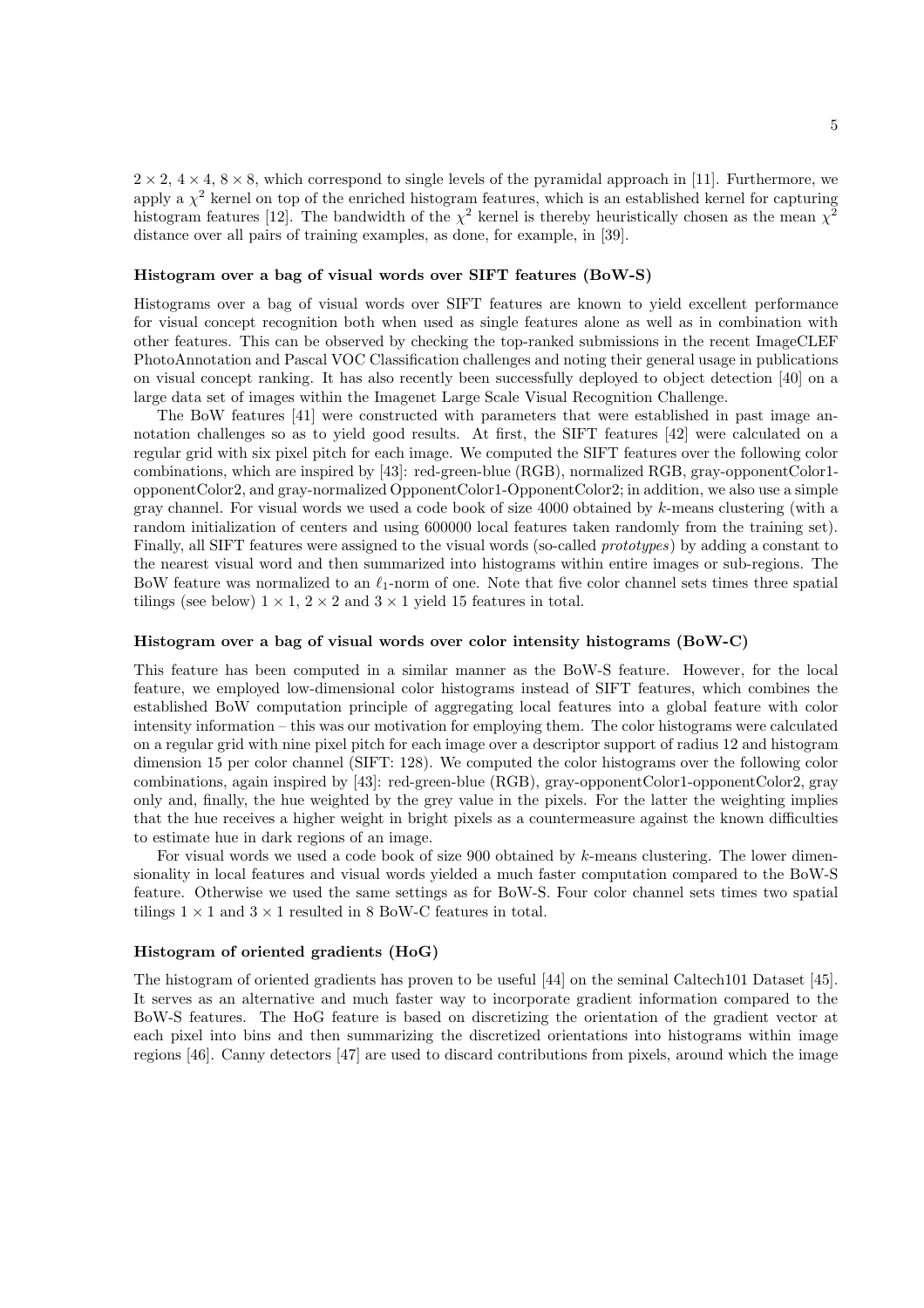is almost uniform. We computed HoG features over the following color channel combinations: red-greenblue (RGB), gray-opponentColor1-opponentColor2 and gray only, every time using 24 histogram bins for gradient orientations for each color channel and spatial tilings  $4 \times 4$  and  $8 \times 8$ .

In the experiments we deploy four kernels: a product kernel created from the two kernels with different spatial tilings with colors red-green-blue, a product kernel created from the two kernels having color combination gray-opponentColor1-opponentColor2, and the two kernels using the gray channel alone (differing in their spatial tiling). Note that building a product kernel out of  $\chi^2$  kernels boils down to concatenating feature blocks (but using a separate kernel width for each feature block).

This choice allows to employ gradient information for a specific color channel set – independent of spatial resolution – via the first two kernels and for a specific spatial resolution (independent of color channels) via the last two kernels. This is a principled way to yield diverse features: one subset varies over color channel sets and the other over spatial tilings. In total we have four HoG features.

#### Histogram of pixel color intensities (HoC)

The histogram of color intensities is known to be able to improve ranking performance of BoW-S features as shown in [38], which motivated us to use it here. The HoC features were constructed by discretizing pixel-wise color values and computing their bin histograms within image regions. We computed HoC features over the following color channel combinations: red-green-blue (RGB), gray-opponentColor1 opponentColor2 and gray only, every time using 15 histogram bins for color intensities for each color channel and spatial tilings  $3 \times 1$ ,  $2 \times 2$  and  $4 \times 4$ .

In the experiments we deploy five kernels: a product kernel created from the three kernels with different spatial tilings with colors red-green-blue, a product kernel created from the three kernels with color combination gray-opponentColor1-opponentColor2, and the three kernels using the gray channel alone (differing in their spatial tiling). Again, please note the relation between feature concatenation and taking the product of  $\chi^2$ -kernels. The last three kernels are HoC features from the gray channel and the two spatial tilings. This choice allows to employ color information for a specific color channel set independent of spatial resolution via the first two kernels and for a specific spatial resolution independent of color channels via the last two kernels. In total we have five HoC features.

For the HoG and HoC feature we used higher spatial tilings because these two features are much faster to compute compared to BoW features, thus allowing to increase their dimensionality by the spatial tilings, and due to our empirical experience that choices of finer spatial tilings beyond  $2 \times 2$  tend to yield a higher improvement for such simpler features as compared to BoW-based features.

#### Summary

We can summarize the employed kernels by the following types of basic features:

- Histogram over a bag of visual words over SIFT features (BoW-S), 15 kernels
- Histogram over a bag of visual words over color intensity histograms (BoW-C), 8 kernels
- Histogram of oriented gradients (HoG), 4 kernels
- Histogram of pixel color intensities (HoC), 5 kernels.

We used a higher fraction of bag-of-word-based features as we knew from our challenge submissions that they have a better performance than global histogram features. The intention was, however, to use a variety of different feature types that have been proven to be effective on the above datasets in the past—but at the same time obeying memory limitations of maximally ca. 25GB per job as required by computer facilities used in our experiments (we used a cluster of 23 nodes having in total 256 AMD64 CPUs and with memory limitations ranging in 32–96 GB RAM per node).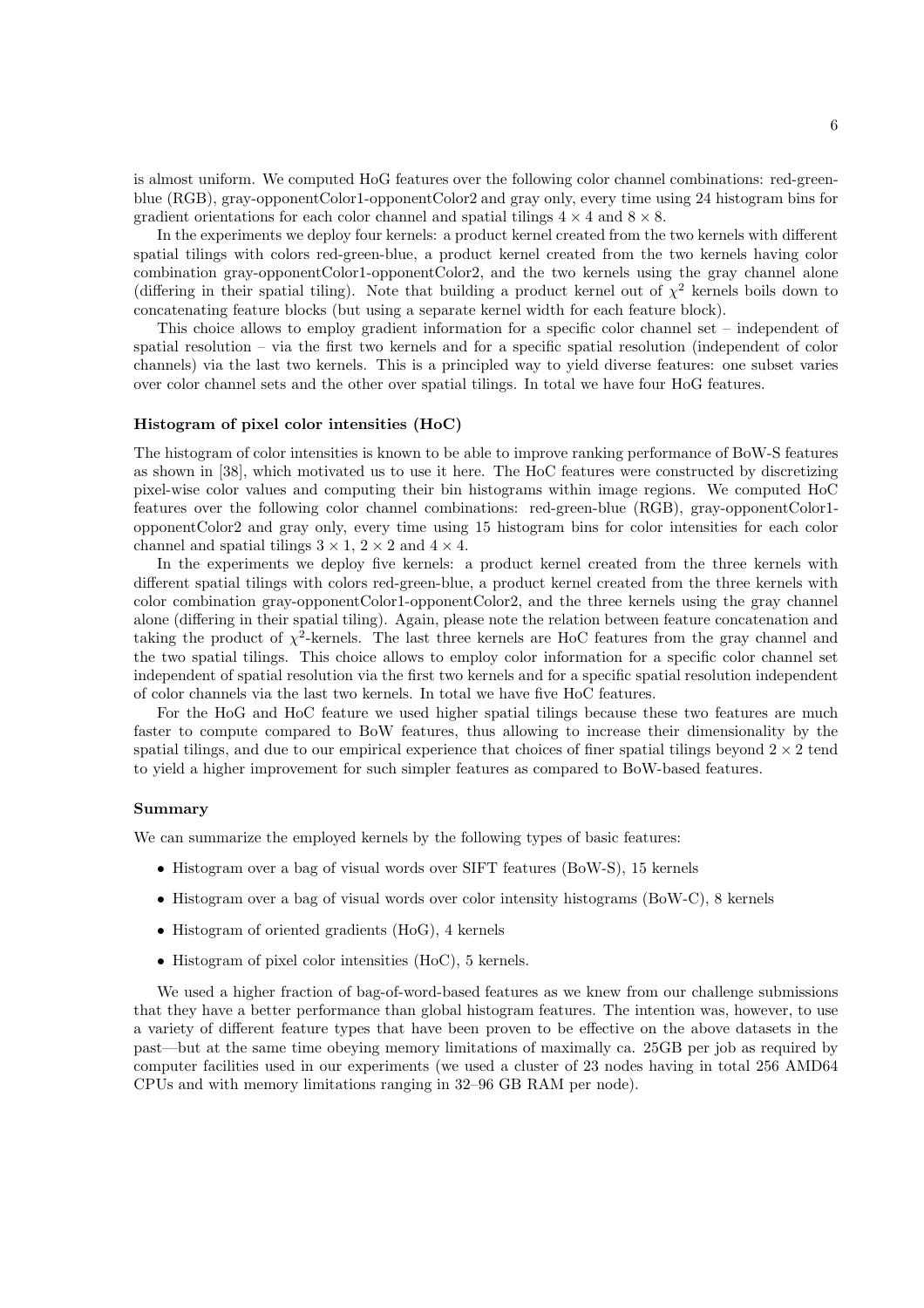In practice, the normalization of kernels is as important for MKL as the normalization of features is for training regularized linear or single-kernel models. Optimal feature / kernel weights are requested to be small by the  $\ell_p$ -norm constraint in the optimization problem given by equation (1), implying a bias to towards excessively up-scaled kernels. In general, there are several ways of normalizing kernel functions. We apply the following normalization method, proposed in [48, 49] and entitled *multiplicative normalization* in [23];

$$
K \longmapsto \frac{K}{\frac{1}{n}\text{tr}(K) - \frac{1}{n^2}\mathbf{1}^\top K \mathbf{1}}.\tag{3}
$$

The denominator is an estimator of the variance in the embedding Hilbert space computed over the given dataset D by replacing the expectation operator  $\mathbb{E}[\cdot]$  by the discrete average over the data points  $x_i \in D$ .

$$
\text{Var}(\phi)_{\mathcal{H}} = \mathbb{E}\left[\|\phi(X) - \mathbb{E}[\phi]\|_{\mathcal{H}}^2\right] = \mathbb{E}\langle\phi(X) - \mathbb{E}[\phi], \phi(X) - \mathbb{E}[\phi]\rangle_{\mathcal{H}} \approx_D \frac{1}{n} \text{tr}(K) - \frac{1}{n^2} \mathbf{1}^\top K \mathbf{1} \tag{4}
$$

Thus dividing the kernel matrix  $k(x_i, x_j) = \langle \phi(x_i), \phi(x_j) \rangle$  by this term is equivalent to dividing each embedded feature  $\phi(x)$  by its standard deviation over the data. This normalization corresponds to rescaling the data samples to unit variance in the Hilbert space used for SVM and MKL classification.

### Experimental Setup

We treat the multi-label data set as binary classification problems, that is, for each object category we trained a one-vs.-rest classifier. Multiple labels per image render multi-class methods inapplicable as these require mutually exclusive labels for the images. The classifiers used here were trained using the open sourced Shogun toolbox *http://www.shogun-toolbox.org* (Accessed 2012 Jun 25) [50]. In order to shed light on the nature of the presented techniques from a statistical viewpoint, we first pooled all labeled data and then created 20 random cross-validation splits for VOC2009 and 12 splits for the larger dataset ImageCLEF2010.

For each of the 12 or 20 splits, the training images were used for learning the classifiers, while the  $SVM/MKL$  regularization parameter C and the norm parameter p were chosen based on the maximal AP score on the validation images. Thereby, the regularization constant  $C$  is optimized by class-wise grid search over  $C \in \{10^i \mid i = -1, -0.5, 0, 0.5, 1\}$ . Preliminary runs indicated that this way the optimal solutions are attained inside the grid. Note that for  $p = \infty$  the  $\ell_p$ -norm MKL boils down to a simple SVM using a uniform kernel combination (subsequently called sum-kernel SVM). In our experiments, we used the average kernel SVM instead of the sum-kernel one. This is no limitation in this as both lead to identical result for an appropriate choice of the SVM regularization parameter.

For a rigorous evaluation, we would have to construct a separate codebook for each cross validation split. However, creating codebooks and assigning features to visual words is a time-consuming process. Therefore, in our experiments we resort to the common practice of using a single codebook created from all training images contained in the official split. Although this could result in a slight overestimation of the AP scores, this affects all methods equally and does not favor any classification method more than another—our focus lies on a *relative* comparison of the different classification methods; therefore there is no loss in exploiting this computational shortcut.

#### Numerical Evaluation

In this section we report on the empirical results achieved by  $\ell_p$ -norm MKL in our visual object recognition experiments.

VOC 2009 Table 1 shows the AP scores attained on the official test split of the VOC2009 data set (scores obtained by evaluation via the challenge website). The class-wise optimal regularization constant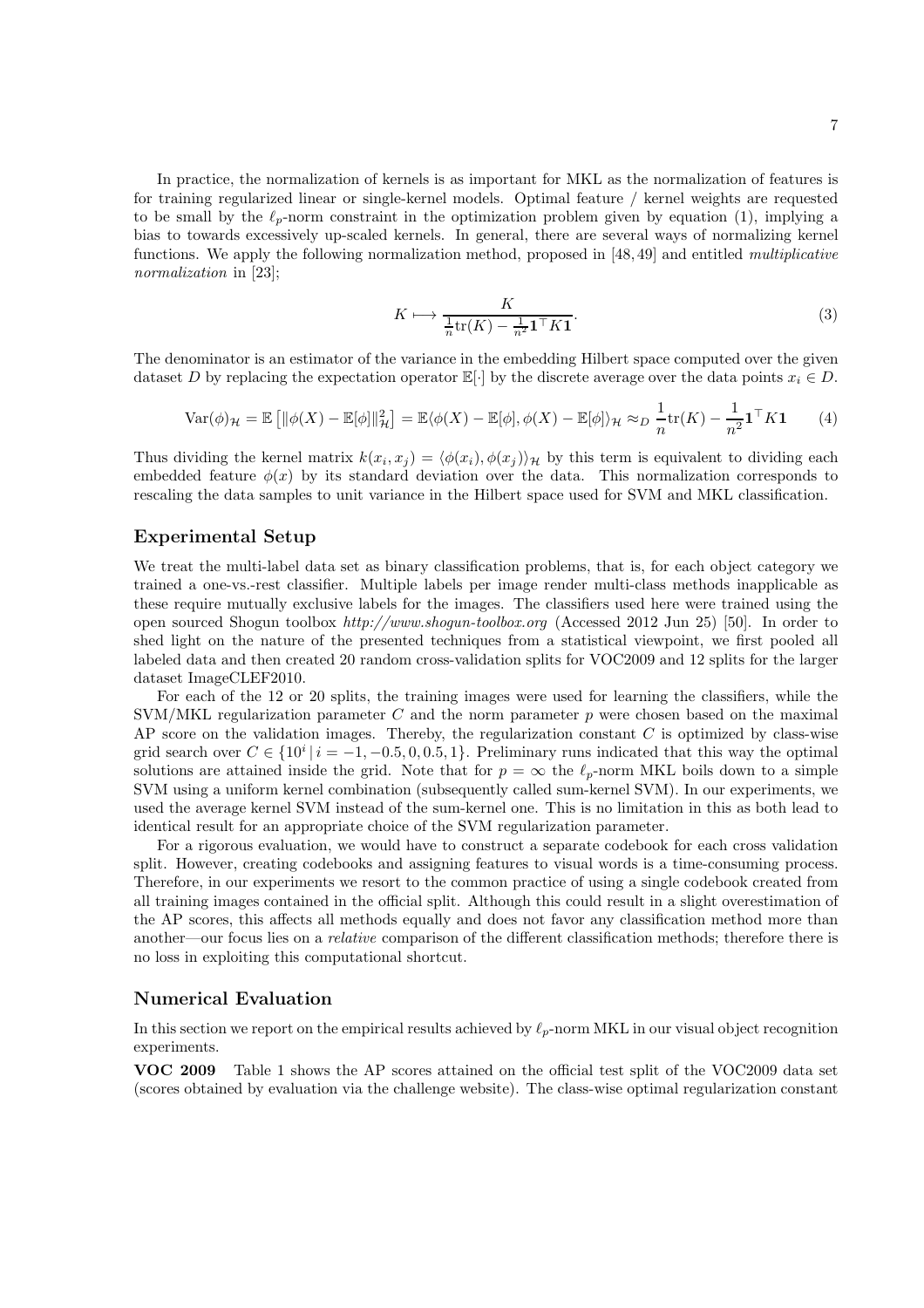has been selected by cross-validation-based model selection on the training data set. We can observe that non-sparse MKL outperforms the baselines  $\ell_1$ -MKL and the sum-kernel SVM in this sound evaluation setup. We also report on the cross-validation performance achieved on the training data set (Table 2). Comparing the two results, one can observe a small overestimation for the cross-validation approach (for the reasons argued in Section *Experimental Setup*)—however, the amount by which this happens is equal for all methods; in particular, the ranking of the compared methods (SVM versus  $\ell_p$ -norm MKL for various values of p) is preserved for the average over all classes and most of the classes (exceptions are the bottle and bird class); this shows the reliability of the cross-validation-based evaluation method in practice. Note that the observed variance in the AP measure across concepts can be explained in part by the variations in the label distributions across concepts and cross-validation splits. Unlike for the AUC measure [51] which is also commonly used for the evaluation of rankings of classifier predictions, the average score of the AP measure under randomly ranked images depends on the ratio of positive and negative labeled samples.

A reason why the bottle class shows such a strong deviation towards sparse methods could be the varying but often small fraction of image area covered by bottles leading to overfitting when using spatial tilings.

We can also remark that  $\ell_{1.333}$ -norm achieves the best result of all compared methods on the VOC dataset, slightly followed by  $\ell_{1.125}$ -norm MKL. To evaluate the statistical significance of our findings, we perform a Wilcoxon signed-rank test for the cross-validation-based results (see Table 2; significant results are marked in boldface). We find that in 15 out of the 20 classes the optimal result is achieved by truly non-sparse  $\ell_p$ -norm MKL (which means  $p \in ]1,\infty[$ ), thus outperforming the baseline significantly.

ImageCLEF Table 3 shows the AP scores averaged over all classes achieved on the ImageCLEF2010 data set. We observe that the best result is achieved by the non-sparse  $\ell_p$ -norm MKL algorithms with norm parameters  $p = 1.125$  and  $p = 1.333$ . The detailed results for all 93 classes are shown in the supplemental file Table S1.pdf .We can see from the detailed results that in 37 out of the 93 classes the optimal result attained by non-sparse  $\ell_p$ -norm MKL was significantly better than the sum kernel according to a Wilcoxon signed-rank test.

We also show the results for optimizing the norm parameter p *class-wise* on the training set and measuring the performance on the test set (see Table 4 for the VOC dataset and Table 5 for the ImageCLEF dataset). We can see from Table 5 that optimizing the  $\ell_p$ -norm class-wise is beneficial: selecting the best  $p \in ]1,\infty[$  class-wise, the result is increased to an AP of 37.02—this is almost 0.6 AP better than the result for the vanilla sum-kernel SVM. Including the  $\ell_1$ -norm MKL in the candidate set results in no gains. Similarly, including the sum-kernel SVM to the set of models, the AP score does not increase compared to using  $\ell_p$ -Norms in  $]1,\infty[$  alone. A qualitatively similar result can be seen from Table 4 for the VOC 2009 dataset where we observe a gain of 0.9 AP compared to the sum-kernel SVM. We conclude that optimizing the norm parameter p class-wise improves performance compared to the sum kernel SVM and, more importantly, model selection for the class-wise optimal  $\ell_p$ -norm on the training set is stable in the sense that the choices make sense by their AP scores on the test set; additionally, one can rely on  $\ell_p$ -norm MKL alone without the need to additionally include the sum-kernel-SVM to the set of models. Tables 2 and 1 show that the gain in performance for MKL varies considerably on the actual concept class. The same also holds for the ImageCLEF2010 dataset.

#### Analysis and Interpretation

We now analyze the kernel set in an explorative manner; to this end, our methodological tools are the following

- 1. Pairwise kernel alignment scores (KKA)
- 2. Kernel-target alignment scores (KTA).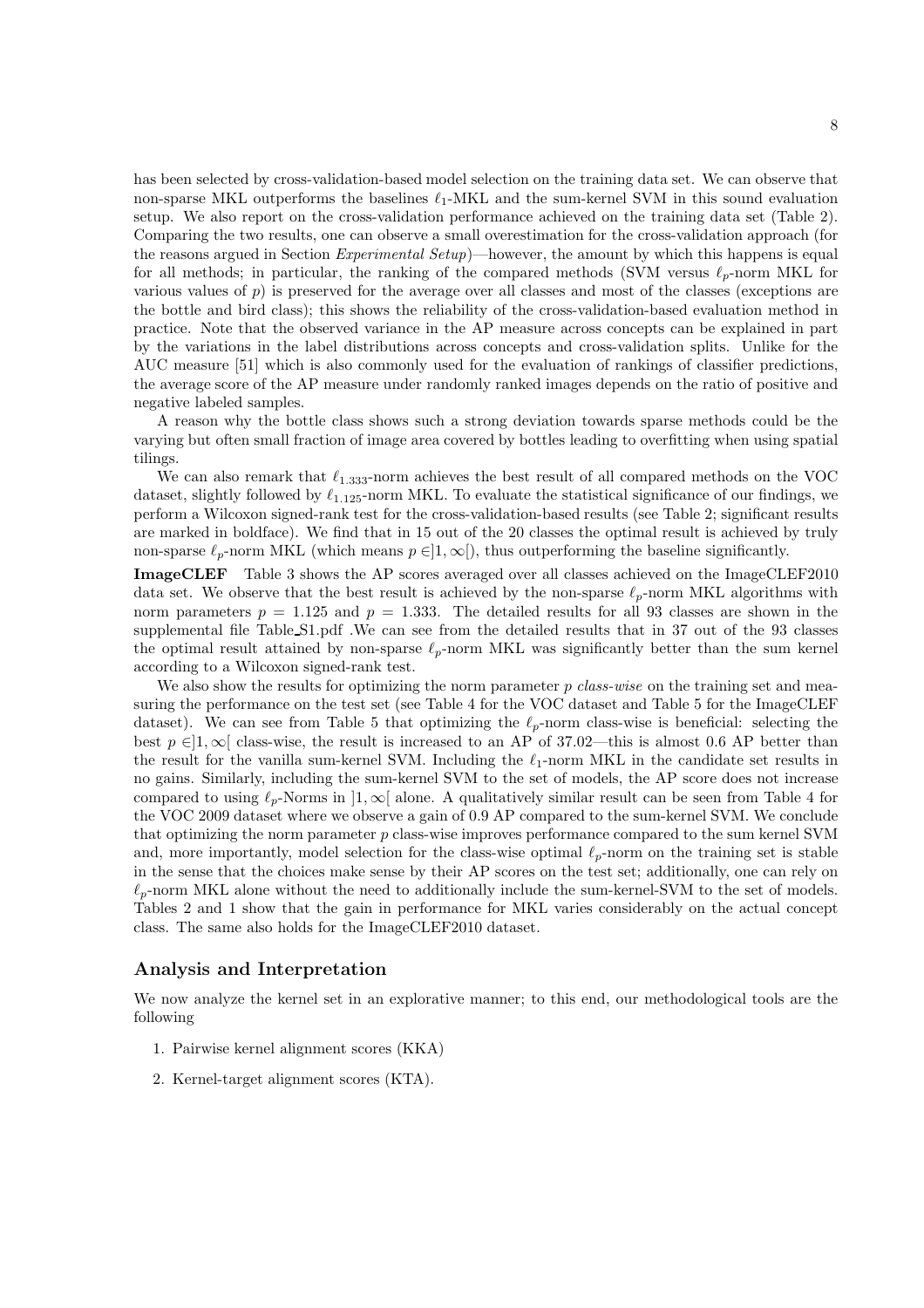Both are based on measuring angles between kernel matrices embedded in a vector space and are explained briefly in the following section *Kernel Alignment*. The KKA score measures a similarity between two kernels computed from image features. The KTA score measures a similarity between one of our computed feature kernels and an optimally discriminative kernel derived from the visual concept labels.

#### Kernel Alignment

The kernel alignment introduced by [52] measures the similarity of two matrices as a cosine angle in a Hilbert space defined by the Frobenius product of matrices

$$
\mathcal{A}(k_1, k_2) := \frac{\langle k_1, k_2 \rangle_F}{\|k_1\|_F \|k_2\|_F},\tag{5}
$$

It was argued in [53] that centering [54] is required in order to correctly reflect the test errors from SVMs via kernel alignment. Centering in the corresponding feature spaces is the replacement of  $k(x_i, x_j) =$  $\langle \phi(x_i), \phi(x_i) \rangle$  by

$$
\left\langle \phi(x_i) - N^{-1} \sum_{k=1}^N \phi(x_k), \phi(x_i) - N^{-1} \sum_{k=1}^N \phi(x_k) \right\rangle \tag{6}
$$

Note that support vector machines using a bias term are invariant against centering, which can be shown using the condition  $\sum_i \alpha_i y_i = 0$  from the optimization problem given by equation (2). To see the influence of centering on kernel alignment consider that the normalized kernel alignment with an added bias z and non-negative kernels  $\langle z_1, z_2 \rangle \geq 0$  will be dominated by the bias z when  $||z|| \to \infty$ :

$$
\frac{\langle \phi(x_1) + z, \phi(x_2) + z \rangle}{\|\phi(x_1) + z\| \|\phi(x_2) + z\|} \ge \frac{\|z\|^2}{\|\phi(x_1) + z\| \|\phi(x_2) + z\|} \xrightarrow{\|z\| \to \infty} 1.
$$
\n(7)

Centering can be achieved by taking the product  $HKH$ , with

$$
H := I - \frac{1}{n} \mathbf{1} \mathbf{1}^\top,\tag{8}
$$

I is the identity matrix of size n and 1 is the column vector with all ones. For kernel target alignment we will employ an optimally discriminative kernel computed from the labels for a given visual concept. The centered kernel which achieves a perfect separation of two classes can be derived from the labels and is proportional to  $\widetilde{\mathbf{y}}\widetilde{\mathbf{y}}^{\top}$ , where

$$
\widetilde{\mathbf{y}} = (\widetilde{y}_i), \quad \widetilde{y}_i := \begin{cases} \frac{1}{n_+} & y_i = +1 \\ -\frac{1}{n_-} & y_i = -1 \end{cases}
$$
\n(9)

and  $n_+$  and  $n_-$  are the sizes of the positive and negative classes, respectively.

#### Analysis of the Chosen Kernel Set

To start with, we computed the pairwise kernel alignment scores of the 32 base kernels: they are shown in Figure 1. We recall that the kernels can be classified into the following groups: Kernels 1–15 and 16–23 employ BoW-S and BoW-C features, respectively; Kernels 24 to 27 are product kernels associated with the HoG and HoC features; Kernels 28–30 deploy HoC, and, finally, Kernels 31–32 are based on HoG features over the gray channel. We see from the block-diagonal structure that features that are of the same type (but are generated for different parameter values, color channels, or spatial tilings) are strongly correlated. Furthermore the BoW-S kernels (Kernels 1–15) are weakly correlated with the BoW-C kernels (Kernels 16–23). Both, the BoW-S and HoG kernels (Kernels 24–25,31–32) use gradients and therefore are moderately correlated; the same holds for the BoW-C and HoC kernel groups (Kernels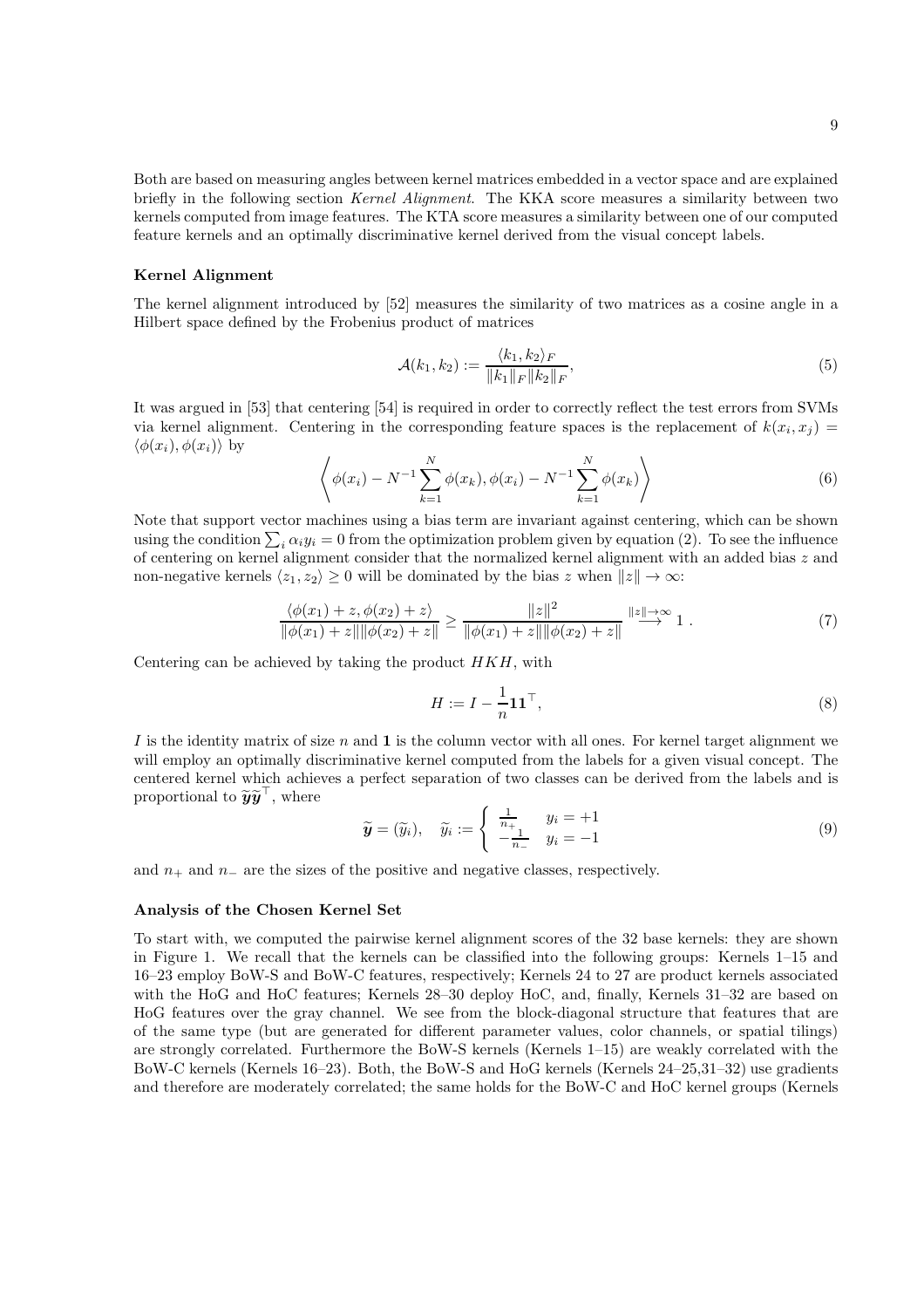26–30). This corresponds to our original intention to have a broad range of feature types which are, however, useful for the task at hand. The principle usefulness of our feature set can be seen a posteriori from the fact that  $\ell_1$ -MKL achieves the worst performance of all methods included in the comparison while the sum-kernel SVM performs moderately well. Clearly, a higher fraction of noise kernels would further harm the sum-kernel SVM and favor the sparse MKL instead.

Based on the observation that the BoW-S kernel subset shows high KTA scores, we also evaluated the performance restricted to the 15 BoW-S kernels only. Unsurprisingly, this setup favors the sum-kernel SVM, which achieves higher results on VOC2009 for most classes; compared to  $\ell_p$ -norm MKL using all 32 classes, the sum-kernel SVM restricted to 15 classes achieves slightly better AP scores for 11 classes, but also slightly worse for 9 classes. Furthermore, the sum kernel SVM,  $\ell_2$ -MKL, and  $\ell_{1.333}$ -MKL were on par with differences fairly below 0.01 AP. This is again not surprising as the kernels from the BoW-S kernel set are strongly correlated with each other for the VOC data which can be seen in the top left image in Figure 1. For the ImageCLEF data we observed a quite different picture: the sum-kernel SVM restricted to the 15 BoW-S kernels performed significantly worse, when, again, being compared to nonsparse  $\ell_n$ -norm MKL using all 32 kernels. To achieve top state-of-the-art performance, one could optimize the scores for both datasets by considering the class-wise maxima over learning methods *and* kernel sets. However, since the intention here is not to win a challenge but a relative comparison of models, giving insights in the nature of the methods—we therefore discard the time-consuming optimization over the kernel subsets.

From the above analysis, the question arises why restricting the kernel set to the 15 BoW-S kernels affects the performance of the compared methods differently, for the VOC2009 and ImageCLEF2010 data sets. This can be explained by comparing the KKA/KTA scores of the kernels attained on VOC and on ImageCLEF (see Figure 1 (Right)): for the ImageCLEF data set the KTA scores are substantially more spread along all kernels; there is neither a dominance of the BoW-S subset in the KTA scores nor a particularly strong correlation within the BoW-S subset in the KKA scores. We attribute this to the less object-based and more ambiguous nature of many of the concepts contained in the ImageCLEF data set. Furthermore, the KKA scores for the ImageCLEF data (see Figure 1 (LEFT)) show that this dataset exhibits a higher variance among kernels—this is because the correlations between all kinds of kernels are weaker for the ImageCLEF data.

Therefore, because of this non-uniformity in the spread of the information content among the kernels, we can conclude that indeed our experimental setting falls into the situation where non-sparse MKL can outperform the baseline procedures (For example, the BoW features are more informative than HoG and HoC, and thus the uniform-sum-kernel-SVM is suboptimal. On the other hand, because of the fact that typical image features are only moderately informative, HoG and HoC still convey a certain amount of complementary information—this is what allows the performance gains reported in Tables 2 and 3.

Note that we class-wise normalized the KTA scores to sum to one. This is because we are rather interested in a comparison of the relative contributions of the particular kernels than in their absolute information content, which anyway can be more precisely derived from the AP scores already reported in Tables 2 and 3. Furthermore, note that we consider *centered* KKA and KTA scores, since it was argued in [53] that only those correctly reflect the test errors attained by established learners such as SVMs.

#### The Role of the Choice of  $\ell_p$ -norm

Next, we turn to the interpretation of the norm parameter  $p$  in our algorithm. We observe a big gap in performance between  $\ell_{1,125}$ -norm MKL and the sparse  $\ell_1$ -norm MKL. The reason is that for  $p > 1$ MKL is reluctant to set kernel weights to zero, as can be seen from Figure 2. In contrast,  $\ell_1$ -norm MKL eliminates 62.5% of the kernels from the working set. The difference between the  $\ell_p$ -norms for  $p > 1$  lies solely in the ratio by which the less informative kernels are down-weighted—they are never assigned with true zeros.

However, as proved in [23], in the computational optimum, the kernel weights are accessed by the MKL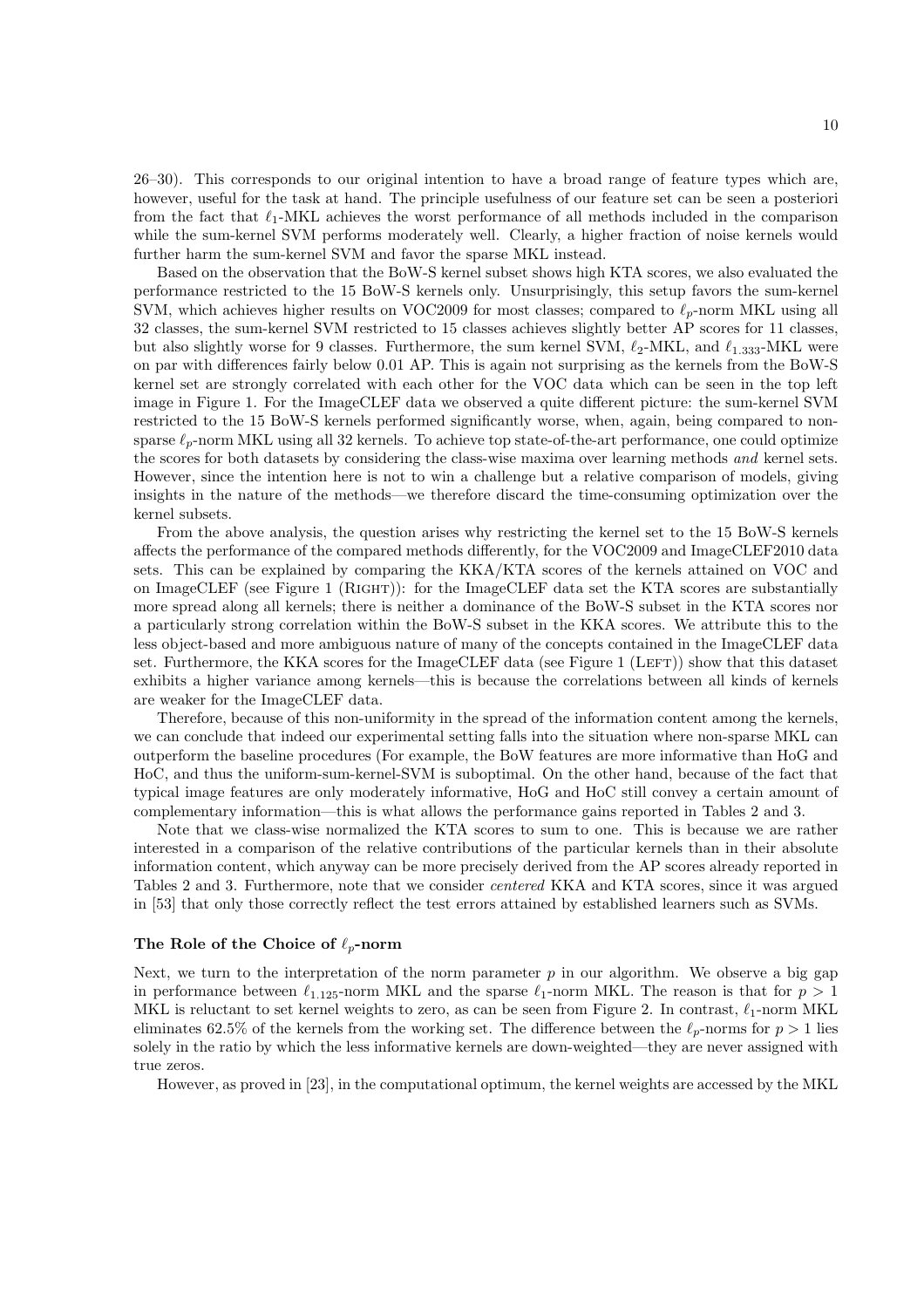algorithm via the information content of the particular kernels given by a  $\ell_p$ -norm-dependent formula (see Eq. (12); this will be discussed in detail in Section *One Argument For the Sum Kernel: Randomness in Feature Extraction*). We mention at this point that the kernel weights all converge to the same, uniform value for  $p \to \infty$ . We can confirm these theoretical findings empirically: the histograms of the kernel weights shown in Figure 2 clearly indicate an increasing uniformity in the distribution of kernel weights when letting  $p \to \infty$ . Higher values of p thus cause the weight distribution to shift away from zero and become slanted to the right while smaller ones tend to increase its skewness to the left.

Selection of the  $\ell_p$ -norm permits to tune the strength of the regularization of the learning of kernel weights. In this sense the sum-kernel SVM clearly is an extreme, namely fixing the kernel weights, obtained when letting  $p \to \infty$ . The sparse MKL marks another extreme case:  $\ell_p$ -norms with p below 1 loose the convexity property so that  $p = 1$  is the maximally sparse choice preserving convexity at the same time. Sparsity can be interpreted here that only a few kernels are selected which are considered most informative according to the optimization objective. Thus, the  $\ell_p$ -norm acts as a prior parameter for how much we trust in the informativeness of a kernel. In conclusion, this interpretation justifies the usage of  $\ell_p$ -norm outside the existing choices  $\ell_1$  and  $\ell_2$ . The fact that the sum-kernel SVM is a reasonable choice in the context of image annotation will be discussed further in Section *One Argument For the Sum Kernel: Randomness in Feature Extraction*.

Our empirical findings on ImageCLEF and VOC seem to contradict previous ones about the usefulness of MKL reported in the literature, where  $\ell_1$  is frequently to be outperformed by a simple sum-kernel SVM (for example, see [32])—however, in these studies the sum-kernel SVM is compared to  $\ell_1$ -norm or  $\ell_2$ -norm MKL only. In fact, our results *confirm* these findings:  $\ell_1$ -norm MKL is outperformed by the sum-kernel SVM in all of our experiments. Nevertheless, in this paper, we show that by using the more general  $\ell_p$ -norm regularization, the prediction accuracy of MKL can be considerably leveraged, even clearly outperforming the sum-kernel SVM, which has been shown to be a tough competitor in the past [14]. But of course also the simpler sum-kernel SVM also has its advantage, although on the computational side only: in our experiments it was about a factor of ten faster than its MKL competitors. Further information about run times of MKL algorithms compared to sum kernel SVMs can be taken from [23].

#### Remarks for Particular Concepts

Finally, we show images from classes where MKL helps performance and discuss relationships to kernel weights. We have seen above that the sparsity-inducing  $\ell_1$ -norm MKL clearly outperforms all other methods on the *bottle* class (see Table 1). Figure 3 shows two typical highly ranked images and the corresponding kernel weights as output by  $\ell_1$ -norm (LEFT) and  $\ell_{1.333}$ -norm MKL (RIGHT), respectively, on the bottle class. We observe that  $\ell_1$ -norm MKL tends to rank highly party and people group scenes. We conjecture that this has two reasons: first, many people group and party scenes come along with co-occurring bottles. Second, people group scenes have similar gradient distributions to images of large upright standing bottles sharing many dominant vertical lines and a thinner head section—see the leftand right-hand images in Figure 3. Sparse  $\ell_1$ -norm MKL strongly focuses on the dominant HoG product kernel, which is able to capture the aforementioned special gradient distributions, giving small weights to two HoC product kernels and almost completely discarding all other kernels.

Next, we turn to the *cow* class, for which we have seen above that  $\ell_{1.333}$ -norm MKL outperforms all other methods clearly. Figure 4 shows a typical high-ranked image of that class and also the corresponding kernel weights as output by  $\ell_1$ -norm (LEFT) and  $\ell_{1.333}$ -norm (RIGHT) MKL, respectively. We observe that  $\ell_1$ -MKL focuses on the two HoC product kernels; this is justified by typical cow images having green grass in the background. This allows the HoC kernels to easily to distinguish the cow images from the indoor and vehicle classes such as *car* or *sofa*. However, horse and sheep images have such a green background, too. They differ in sheep usually being black-white, and horses having a brown-black color bias (in VOC data); cows have rather variable colors. Here, we observe that the rather complex yet somewhat color-based BoW-C and BoW-S features help performance—it is also those kernels that are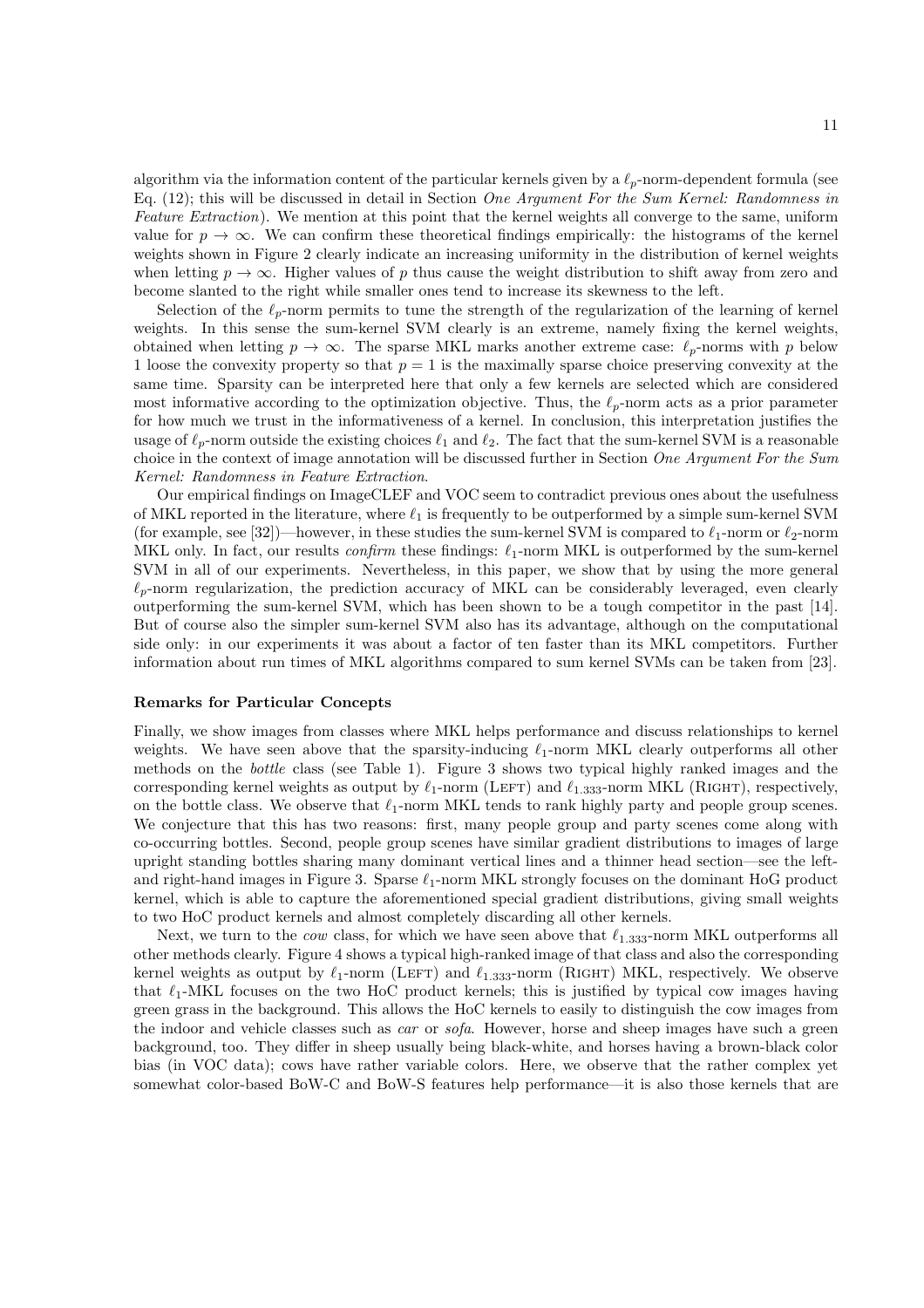selected by the non-sparse  $\ell_{1.333}$ -MKL, which is the best performing model on those classes. In contrast, the sum-kernel SVM suffers from including the five gray-channel-based features, which are hardly useful for the horse and sheep classes and mostly introduce additional noise. MKL (all variants) succeed in identifying those kernels and assign those kernels with low weights.

## Discussion

In the previous section we presented empirical evidence that  $\ell_p$ -norm MKL considerably can help performance in visual image categorization tasks. We also observed that the gain is class-specific and limited for some classes when compared to the sum-kernel SVM, see again Tables 2 and 1. The same also holds for the ImageCLEF2010 dataset.In this section, we aim to shed light on the reasons of this behavior, in particular discussing strengths of the average kernel in Section *One Argument For the Sum Kernel: Randomness in Feature Extraction*, trade-off effects in Section *MKL and Prior Knowledge* and strengths of MKL in Section *One Argument for Learning the Multiple Kernel Weights: Varying Informative Subsets of Data*. Since these scenarios are based on statistical properties of kernels which can be observed in concept recognition tasks within computer vision we expect the results to be transferable to other algorithms which learn linear models over kernels such as [30, 31].

### One Argument For the Sum Kernel: Randomness in Feature Extraction

We would like to draw attention to one aspect present in BoW features, namely the amount of randomness induced by the visual word generation stage acting as noise with respect to kernel selection procedures.

Experimental setup We consider the following experiment, similar to the one undertaken in [32]: we compute a BoW kernel ten times each time using the same local features, identical spatial pyramid tilings, and identical kernel functions; the only difference between subsequent repetitions of the experiment lies in the randomness involved in the generation of the codebook of visual words. Note that we use SIFT features over the gray channel that are densely sampled over a grid of step size six, 512 visual words (for computational feasibility of the clustering), and a  $\chi^2$  kernel. This procedure results in ten kernels that only differ in the randomness stemming from the codebook generation. We then compare the performance of the sum-kernel SVM built from the ten kernels to the one of the best single-kernel SVM determined by cross-validation-based model selection.

In contrast to [32] we try *two* codebook generation procedures, which differ by their intrinsic amount of randomness: first, we deploy k-means clustering, with random initialization of the centers and a bootstrap-like selection of the best initialization (similar to the option 'cluster' in MATLAB's k-means routine). Second, we deploy *extremely randomized clustering forests* (ERCF) [55, 56], that are, ensembles of randomized trees—the latter procedure involves a considerably higher amount of randomization compared to k-means.

Results The results are shown in Table 6. For both clustering procedures, we observe that the sumkernel SVM outperforms the best single-kernel SVM. In particular, this confirms earlier findings of [32] carried out for k-means-based clustering. We also observe that the difference between the sum-kernel SVM and the best single-kernel SVM is much more pronounced for ERCF-based kernels—we conclude that this stems from a higher amount of randomness is involved in the ERCF clustering method when compared to conventional k-means. The standard deviations of the kernels in Table 6 confirm this conclusion. For each class we computed the conditional standard deviation

$$
std(K \mid y_i = y_j) + std(K \mid y_i \neq y_j)
$$
\n
$$
(10)
$$

averaged over all classes. The usage of a conditional variance estimator is justified because the ideal similarity in kernel target alignment (cf. equation (9)) does have a variance over the kernel as a whole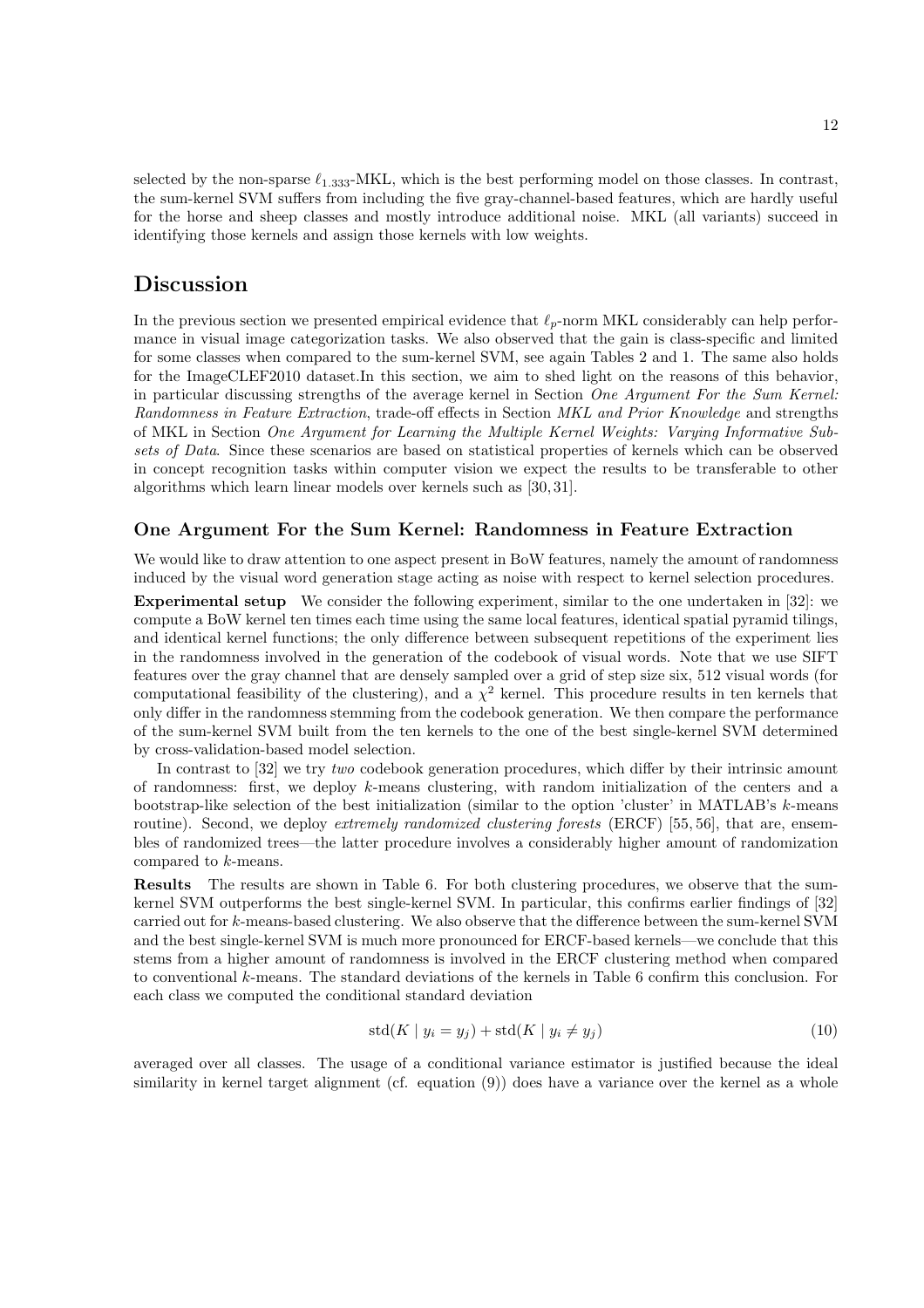however the conditional deviations in equation (10) would be zero for the ideal kernel. Similarly, the fundamental MKL optimization formula (12) relies on a statistic based on the two conditional kernels used in formula (10). Finally, ERCF clustering uses label information. Therefore averaging the class-wise conditional standard deviations over all classes is not expected to be identical to the standard deviation of the whole kernel.

We observe in Table 6 that the standard deviations are lower for the sum kernels. Comparing ERCF and k-means shows that the former not only exhibits larger absolute standard deviations but also greater differences between single-best and sum-kernel as well as larger differences in AP scores.

We can thus postulate that the reason for the superior performance of the sum-kernel SVM stems from averaging out the randomness contained in the BoW kernels (stemming from the visual-word generation). This can be explained by the fact that averaging is a way of reducing the variance in the predictors/models [57]. We can also remark that such variance reduction effects can also be observed when averaging BoW kernels with varying color combinations or other parameters; this stems from the randomness induced by the visual word generation.

Note that in the above experimental setup each kernel uses the *same* information provided via the local features. Consequently, the best we can do is *averaging*—learning kernel weights in such a scenario is likely to suffer from overfitting to the noise contained in the kernels and can only decrease performance.

To further analyze this, we recall that, in the computational optimum, the information content of a kernel is measured by  $\ell_p$ -norm MKL via the following quantity, as proved in [23]:

$$
\beta \propto ||w||_2^{\frac{2}{p+1}} = \left(\sum_{i,j} \alpha_i y_i K_{ij} \alpha_j y_j\right)^{\frac{2}{p+1}}.
$$
\n(11)

In this paper we deliver a novel interpretation of the above quantity; to this end, we decompose the right-hand term into two terms as follows:

$$
\sum_{i,j} \alpha_i y_i K_{ij} \alpha_j y_j = \sum_{i,j|y_i = y_j} \alpha_i K_{ij} \alpha_j - \sum_{i,j|y_i \neq y_j} \alpha_i K_{ij} \alpha_j.
$$

The above term can be interpreted as a difference of the support-vector-weighted sub-kernel restricted to consistent labels *and* the support-vector-weighted sub-kernel over the opposing labels. Equation (11) thus can be rewritten as

$$
\beta \propto \left( \sum_{i,j|y_i = y_j} \alpha_i K_{ij} \alpha_j - \sum_{i,j|y_i \neq y_j} \alpha_i K_{ij} \alpha_j \right)^{\frac{2}{p+1}}.
$$
\n(12)

Thus, we observe that random influences in the features combined with overfitting support vectors can suggest a falsely high information content in this measure for *some* kernels. SVMs do overfit on BoW features. Using the scores attained on the training data subset we can observe that many classes are deceptive-perfectly predicted with AP scores fairly above 0.9. At this point, non-sparse  $\ell_{p>1}$ -norm MKL offers a parameter  $p$  for regularizing the kernel weights—thus hardening the algorithm to become robust against random noise, yet permitting to use some degree of information given by Equation (12).

[32] reported in accordance to our idea about overfitting of SVMs that  $\ell_2$ -MKL and  $\ell_1$ -MKL show no gain in such a scenario while  $\ell_1$ -MKL even reduces performance for some datasets. This result is not surprising as the overly sparse  $\ell_1$ -MKL has a stronger tendency to overfit to the randomness contained in the kernels / feature generation. The observed amount of randomness in the state-of-the-art BoW features could be an explanation why the sum-kernel SVM has shown to be a quite hard-to-beat competitor for semantic concept classification and ranking problems.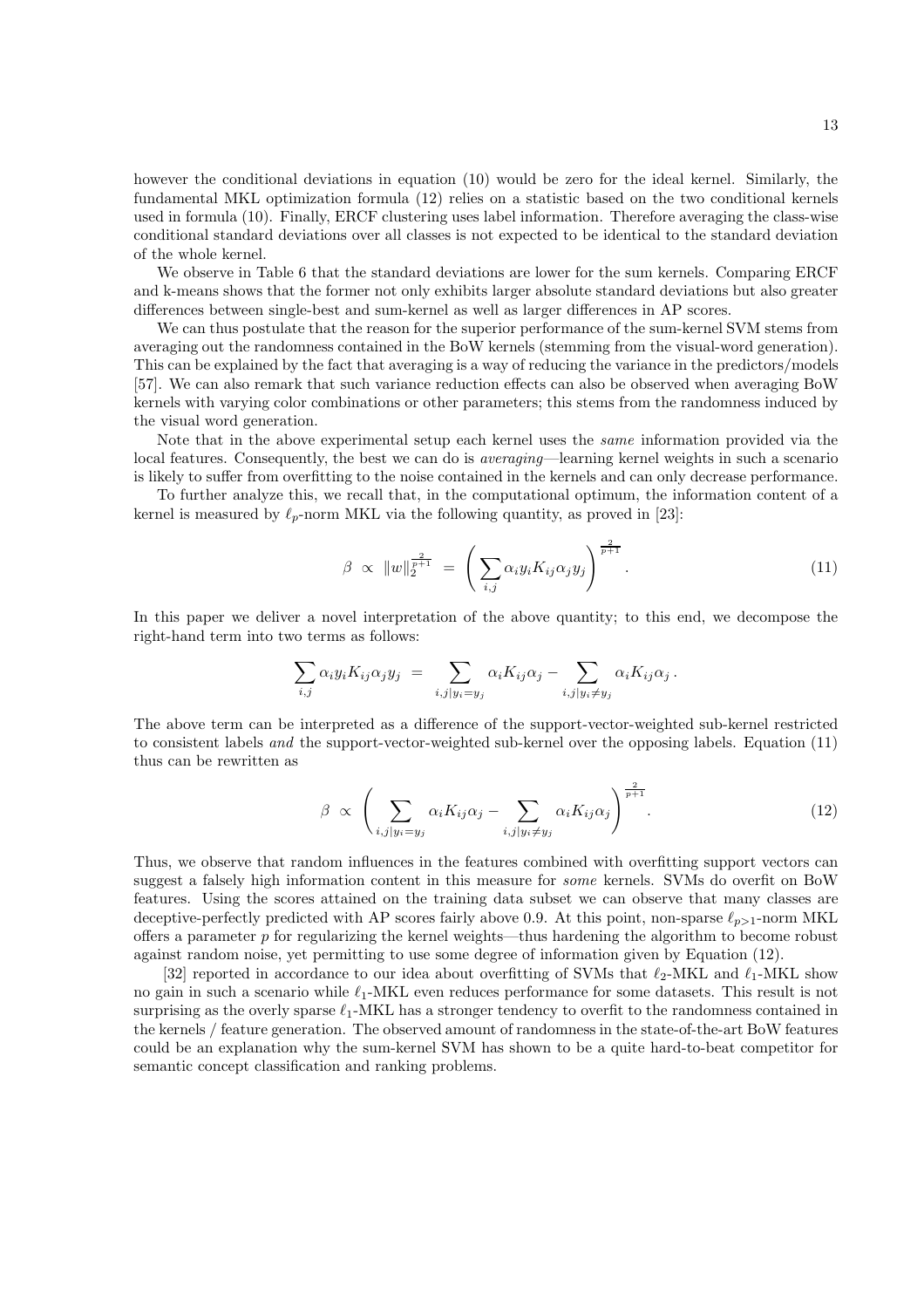#### MKL and Prior Knowledge

For solving a learning problem, there is nothing more valuable than *prior knowledge*. Our empirical findings on the VOC2009 and ImageCLEF09 data sets suggested that our experimental setup was actually biased towards the sum-kernel SVM via usage of prior knowledge when choosing the set of kernels / image features. We deployed kernels based on four features types: BoW-S, BoW-C, HoC and HoG. However, the *number* of kernels taken from each feature type is not equal. Based on our experience with the VOC and ImageCLEF challenges we used a higher fraction of BoW kernels and less kernels of other types such as histograms of colors or gradients because we already knew that BoW kernels have superior performance.

To investigate to what extend our choice of kernels introduces a bias towards the sum-kernel SVM, we also performed another experiment, where we deployed a higher fraction of weaker kernels for VOC2009. The difference to our previous experiments lies in that we summarized the 15 BOW-S kernels in 5 product kernels reducing the number of kernels from 32 to 22. The results are given in Table 7; when compared to the results of the original 32-kernel experiment (shown in Table 2), we observe that the AP scores are in average about 4 points smaller. This can be attributed to the fraction of weak kernels being higher as in the original experiment; consequently, the gain from using  $(\ell_{1.333}$ -norm) MKL compared to the sum-kernel SVM is now more pronounced: over 2 AP points—again, this can be explained by the higher fraction of weak (i.e., noisy) kernels in the working set.

In summary, this experiment should remind us that semantic classification setups use a substantial amount of prior knowledge. Prior knowledge implies a *pre-selection* of highly effective kernels—a carefully chosen set of strong kernels constitutes a bias towards the sum kernel. Clearly, pre-selection of strong kernels reduces the need for learning kernel weights; however, in settings where prior knowledge is sparse, statistical (or even adaptive, adversarial) noise is inherently contained in the feature extraction—thus, beneficial effects of MKL are expected to be more pronounced in such a scenario.

### One Argument for Learning the Multiple Kernel Weights: Varying Informative Subsets of Data

In the previous sections, we have presented evidence for why the sum-kernel SVM is considered to be an efficient learner in visual image categorization. Nevertheless, in our experiments we have observed gains in accuracy by using MKL for many concepts. In this section, we investigate causes for this performance gain.

We formulate a hypothesis for the performance gains achieved by MKL: each kernel is informative for a subset of the data in the sense that the kernel classifies that subset well. These subsets can be partially disjoint between kernels and have varying sizes. The MKL information criterion given in Eq. (12) is able to exploit such differences in informative subsets and is able to weight kernels properly despite being a *global* information measure that is computed over the support vectors (which in turn are chosen over the *whole dataset*).

In this section, we will present evidence for this hypothesis in two steps. In the first step we show that our kernels computed from the real ImageCLEF2010 dataset indeed have fairly disjoint informative subsets. This suggests that our observed performance gains achieved by MKL could be explained by MKL being able to exploit such a scenario. In the second step we will create a toy dataset such that the informative subsets of kernels are disjoint by design. We will show that, in this controlled toy scenario, MKL outperforms average-kernel SVMs in a statistically significant manner. These two steps together will serve as evidence for our hypothesis given above.

The main question for the first step is how to determine which set of samples is informative for a given kernel matrix and how to measure the diversity of two sets defined by two kernels. Despite using ranking measures for most of the paper, we will stick here to a simple definition. Consider one binary classification problem. The set of all true positively and true negatively classified test examples using a SVM will be the informative subset for a kernel. If we restrict the kernel to the union of these two subsets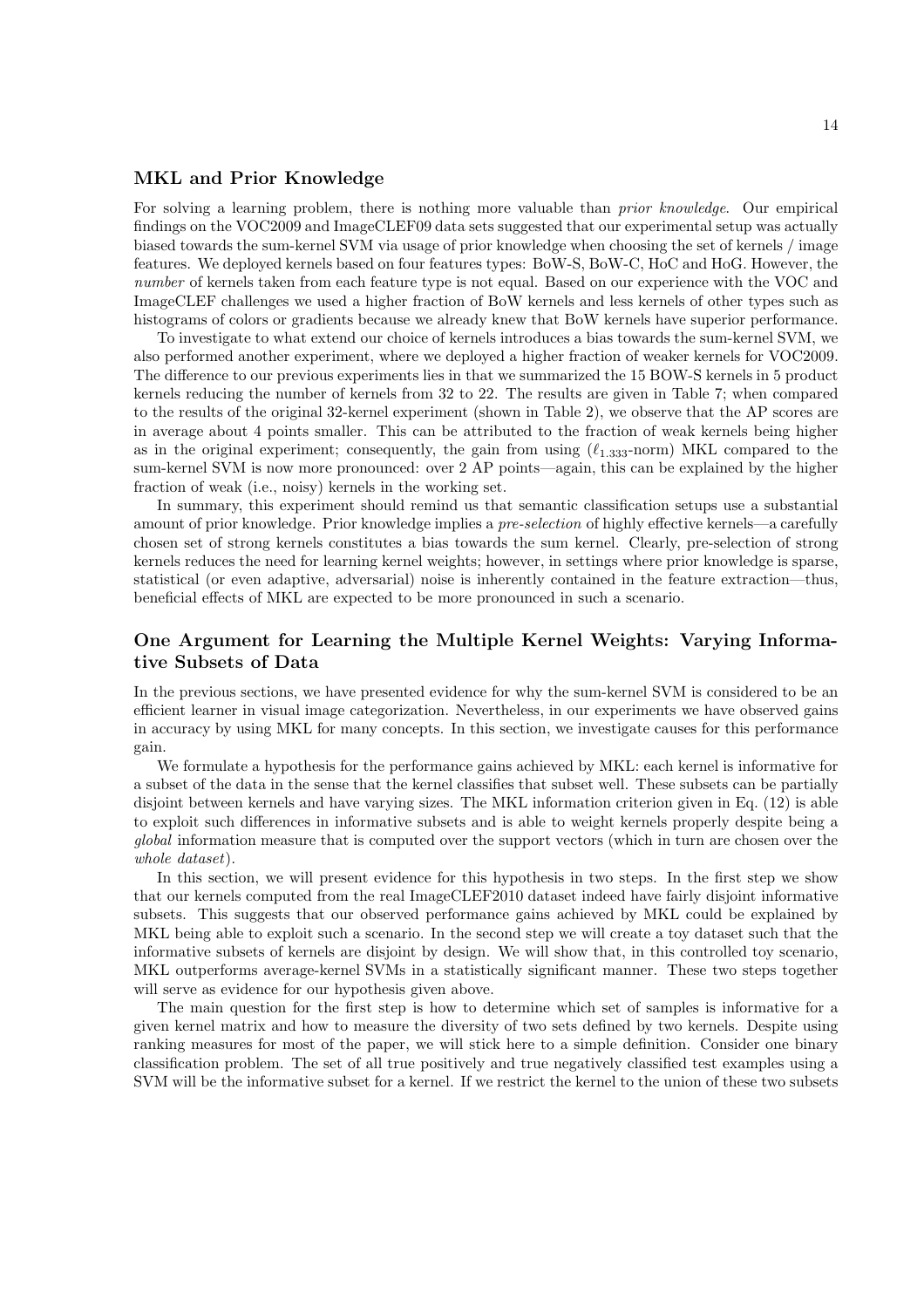of the test data set, then the resulting classifier would discriminate the two classes perfectly. Since we do not have test data labels for the Pascal VOC dataset, we will restrict ourselves to the ImageCLEF data.

The diversity measure will be defined in two steps: at first for two sets, then for a pair of kernels. The diversity measure  $d(S_1, S_2)$  for two sets  $S_1, S_2$  should have two properties: it should be 1 if these sets are maximally disjoint and be equal to zero if one set is contained in the other. The second property follows the idea that if the informative set of one kernel is contained in the informative set of another, then the first kernel is inferior to the second and we would like to reflect this in our diversity measure by setting it to zero as we would expect little gain from adding the first kernel to the second one in SVMs or MKL algorithms – we would say the inferior kernel does not add any diversity.

Using these two conditions we note that two sets  $S_1, S_2$  are maximally disjoint if  $|S_1 \cup S_2| = \min(|S_1| +$  $|S_2|, N_{test}$ ),where  $N_{test}$  is the total number of test samples. Analogously, if one set is contained in the other, then  $|S_1 \cup S_2| = \min(|S_1|, |S_2|)$ . Linear interpolation between these two extremes yield the diversity measure for a pair of sets  $S_1, S_2$ :

$$
\bar{d}(S_1, S_2) = \frac{|S_1 \cup S_2| - \min(|S_1|, |S_2|)}{\min(|S_1| + |S_2|, N_{test}) - \min(|S_1|, |S_2|)}\tag{13}
$$

Note that we do not use the symmetric difference here because this would be non-empty if one set was contained in the other.

The diversity measure  $d(k_1, k_2)$  for two kernels  $k_1, k_2$ , still given a fixed binary classification problem, will be defined as the sum of the diversities between the two true positive sets from both kernels and the two true negative sets from both kernels. Let  $TP(k)$  be the set of true positive samples of kernel k, and  $TN(k)$  the corresponding set of true negative samples. Then we define

$$
d(k_1, k_2) = \frac{\bar{d}(TP(k_1), TP(k_2)) + \bar{d}(TN(k_1), TN(k_2))}{2}
$$
\n(14)

Treating true positives and true negatives separately makes sense because for most of the classes the positive labeled samples constitute only a small fraction of all samples which has its impact on the maximal number of true positives.

Since the ImageCLEF2010 dataset has 93 classes, we consider the average diversity of a pair of kernels over all classes and the maximal diversity over all classes. Figure 5 shows both diversities. We can see an interesting phenomenon: the diversities are low between the first 15 BoW-S kernels. This may serve as an explanation for anecdotal experiences that using MKL on BoW-S features alone yields no gains. The diversity is low but the randomness in feature extraction as discussed in a subsection above results in overfitting. However for the whole kernel set of all 32 kernels the diversities are large. The mean average diversity (when the mean is computed over all pairs of kernels and the average of all 93 binary classification problems) is 37.77, the mean maximal diversity over all kernel pairs is 71.68 when the maximum is computed over all 93 binary classification problems. This concludes the first step: our kernel set does have partially disjoint sets of true positive and true negative samples between pairs of kernels. The informative subsets of kernels are fairly disjoint.

In the second step we will construct two toy data sets in which by design we have kernels with disjoint informative subsets of varying sizes. The goal is to show that MKL outperforms the average kernel SVM under such conditions. This implies that the MKL information criterion given in Eq. (12) is able to capture such differences in informative subsets despite being a *global* information measure. In other words, the kernel weights are global weights that uniformly hold in all regions of the input space. While on the first look it appears to be a disadvantage, explicitly finding informative subsets of the input space on real data may not only imply a too high computational burden (note that the number of partitions of an *n*-element training set is exponential in *n*) but also is very likely to lead to overfitting.

We performed the following toy experiment. The coarse idea is that we create  $n$  features of dimension 6k, where n is the number of data samples. We will compute k kernels such that the i-th kernel is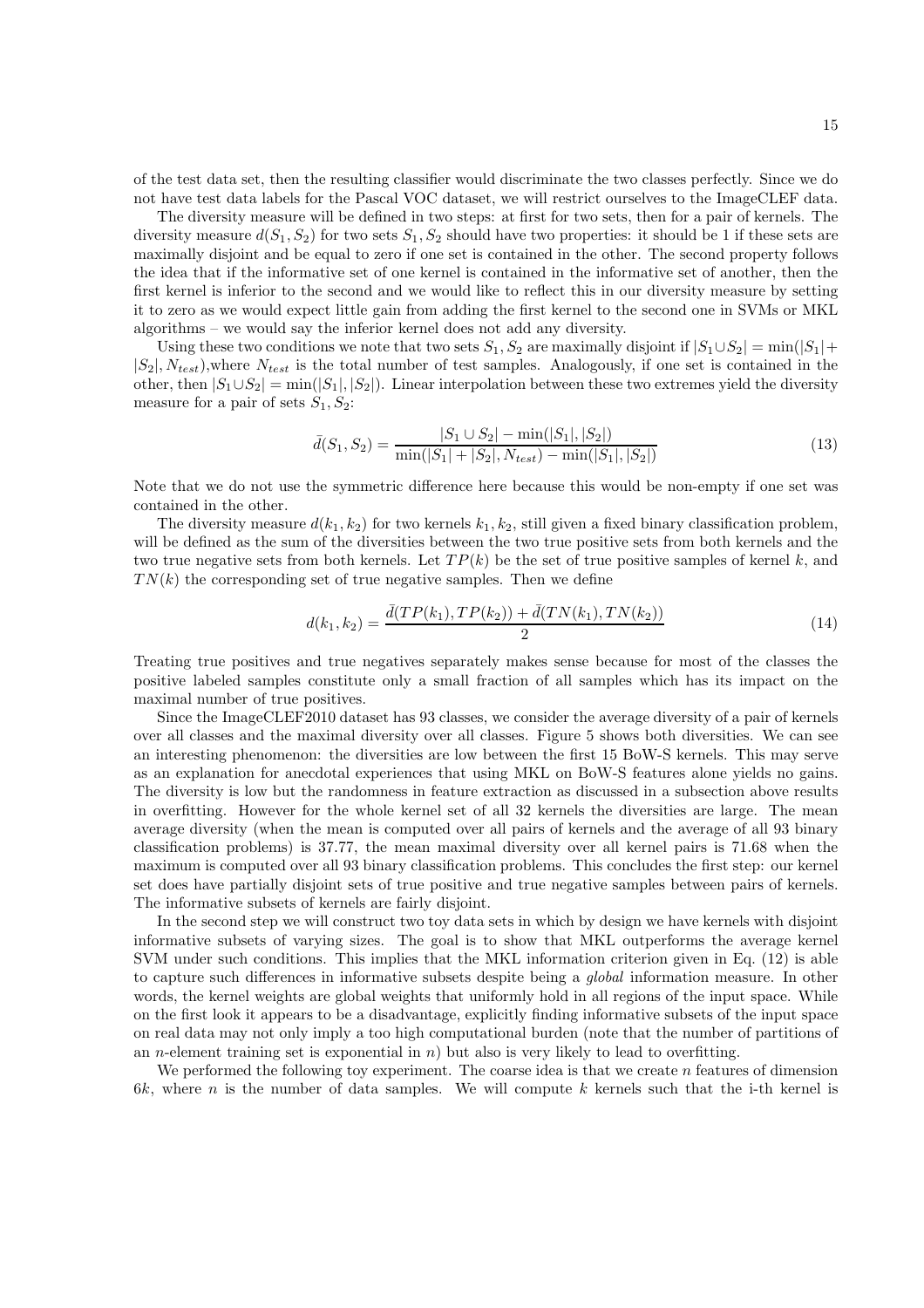computed only from the i-th consecutive block of 6 feature dimensions from all available 6k dimensions. We want the i-th kernel to have an informative subset of samples and an uninformative complement. After drawing labels for all  $n$  samples, we partition all data samples into  $k$  blocks of varying size. The precise sizes of the blocks  $n_l$  will be given below. The i-th block of data samples will be the informative subset for the i-th kernel. This will be achieved in the following way: for the i-th block of samples the i-th block of dimensions will be drawn from two Gaussians having different means such that the chosen Gaussian depends on the label of the data sample. This implies that each of the two Gaussians is responsible for creating the samples of one label. For all other samples (except for the i-th block of samples) the i-th block of dimensions will be drawn from an unconditional mixture of two Gaussians, i.e. which Gaussian is used will be independent of the sample labels. Therefore the i-th kernel which is computed from the i-th block of dimensions contains discriminative information only for the samples coming from the i-th block of samples. For all other samples, the i-th kernel uses features from a mixture of Gaussians independent of the sample labels which allows no discrimination of labels. By this construction the i-th kernel will have the i-th set of samples as discriminative subset. Furthermore, all kernels will have mutually disjoint informative subsets, because the i-th kernel is discriminative only on the i-th subset.

We generated a fraction of  $p_{+} = 0.25$  of positively labeled and  $p_{-} = 0.75$  of negatively labeled training examples (motivated by the unbalancedness of training sets usually encountered in computer vision). The precise data creation protocol is given in the experimental section parts for experiments one and two.

We consider two experimental setups for sampling the data, which differ in the number of employed kernels k and the sizes of the informative sets. In both cases, the informative features are drawn from two sufficiently distant normal distributions (one for each class) while the uninformative features are just Gaussian noise (mixture of Gaussians). The experimental setup of the first experiment can be summarized as follows: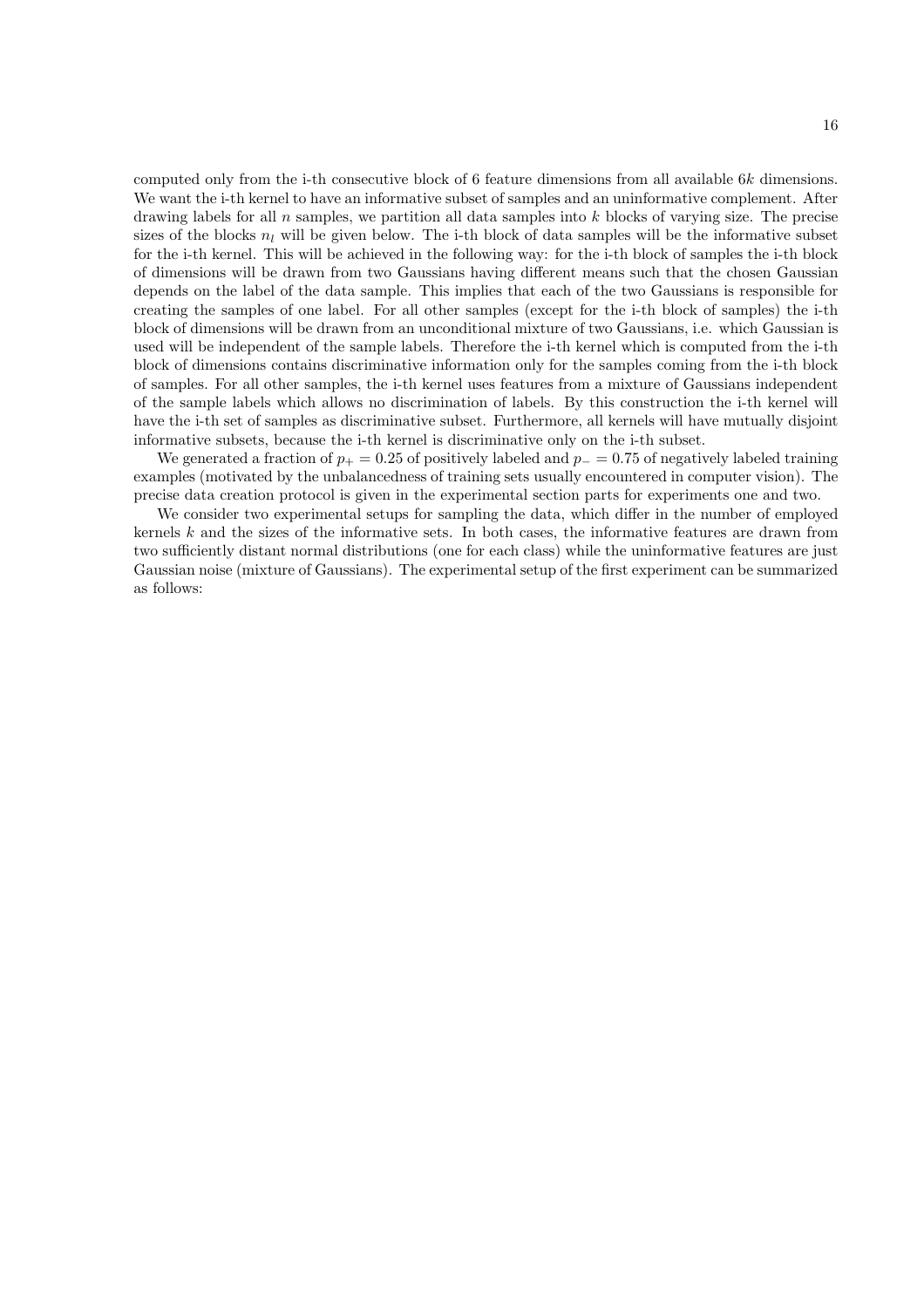## Experimental Settings for Experiment 1 (k=3 kernels):

Let  $n_l$  be the size of the l-th informative subset and  $n = \sum_{l=1}^{k} n_l$  the total sample size.  $\{f_i \in \mathbb{R}^{6k} \mid i = \{1 : n\}\}\$ are the features to be drawn where  $f_i^{(r)}$  is the r-th dimension of the i-th feature.

$$
n_{l=1,2,3} := (300, 300, 500)
$$
  
\n
$$
p_{+} := P(y = +1) = 0.25
$$
  
\n
$$
S_{1} = \{1 : n_{1}\}, S_{l>1} = \{n_{l-1} + 1 : n_{l}\}
$$
  
\n
$$
f_{i}^{(r)} \in \left\{\begin{array}{ll}\text{informative subset} & \text{if } i \in S_{l} \text{ and } r \in \{1 + 6(l-1) : l\} \\ \text{uninformative subset} & \text{else}\end{array}\right.\tag{15}
$$

The features for the informative subset are drawn according to

$$
f_i^{(r)} \sim \begin{cases} N(0.0, \sigma_l) & \text{if } y_i = -1 \\ N(0.4, \sigma_l) & \text{if } y_i = +1 \end{cases}
$$
 (16)

$$
\sigma_l = \begin{cases} 0.3 & \text{if } l = 1, 2 \\ 0.4 & \text{if } l = 3 \end{cases}
$$
 (17)

The features for the uninformative subset are drawn according to

$$
f_i^{(r)} \sim (1 - p_+) N(0.0, 0.5) + p_+ N(0.4, 0.5). \tag{18}
$$

Finally the l-th kernel is defined as

$$
k_l(f_1, f_2) = \exp(-\sigma \|\pi_{\{1+6(l-1):l\}}(f_1 - f_2)\|_2^2), \ l = 1, \dots, k
$$
 (19)

where  $\pi_{\{1+6(l-1):l\}}(\cdot)$  is the projection on the feature dimensions ranging in the set  ${1+6(l-1):l}.$ 

For Experiment 1 the three kernels had disjoint informative subsets of sizes  $n_{k=1,2,3} = (300, 300, 500)$ . We used 1100 data points for training and the same amount for testing. We repeated this experiment 500 times with different random draws of the data.

Note that the features used for the uninformative subsets are drawn as a mixture of the Gaussians with a higher variance, though. The increased variance encodes the assumption that the feature extraction produces unreliable results on the uninformative data subset. None of these kernels are pure noise or irrelevant. Each kernel is the only informative one for its own informative subset of data points.

We now turn to the experimental setup of the second experiment which is an extension to five kernels: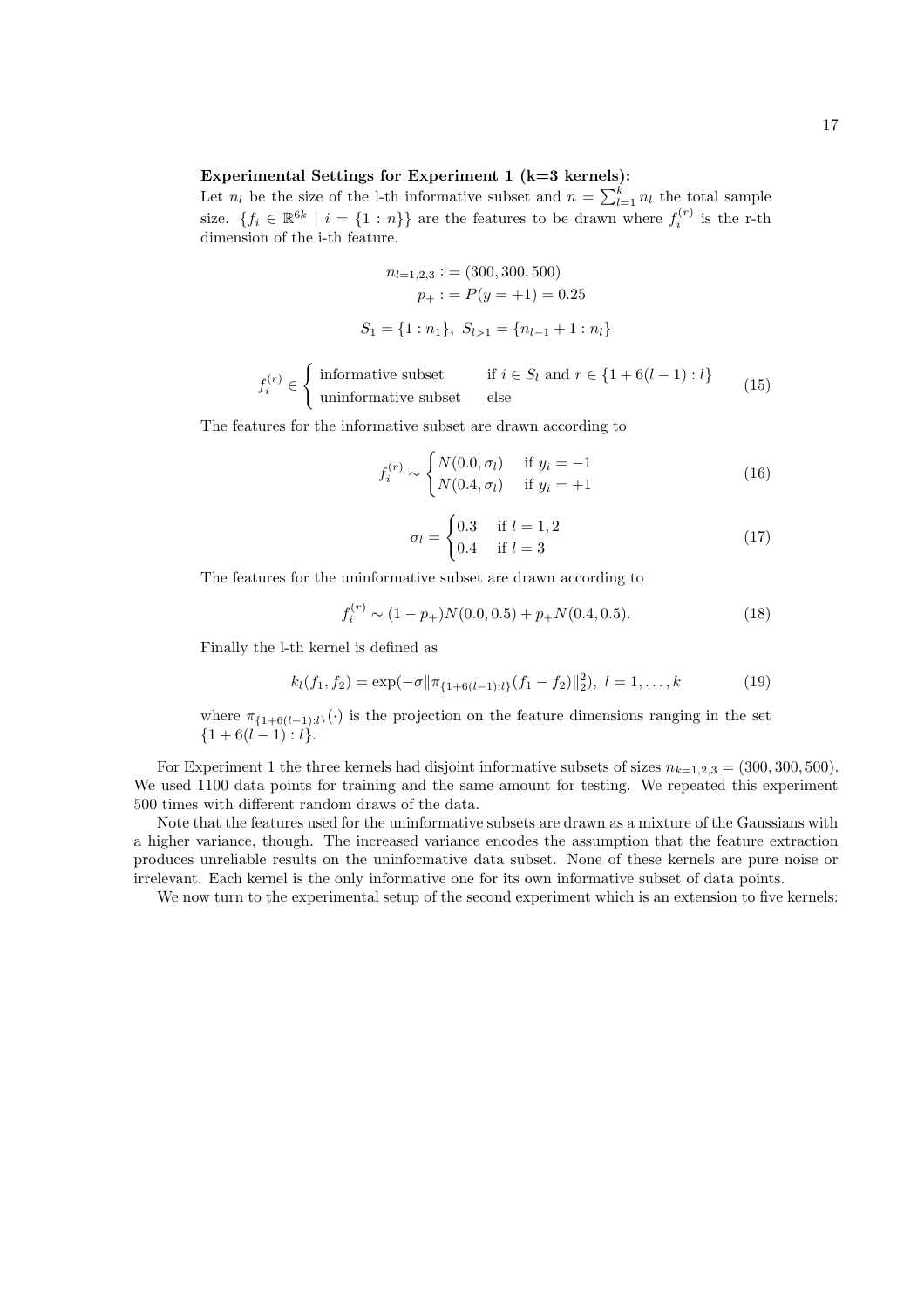#### Experimental Settings for Experiment 2 (k=5 kernels):

Let  $n_l$  be the size of the l-th informative subset and  $n = \sum_{l=1}^{k} n_l$  the total sample size.  $\{f_i \in \mathbb{R}^{6k} \mid i = \{1 : n\}\}\$ are the features to be drawn where  $f_i^{(r)}$  is the r-th dimension of the i-th feature.

$$
n_{l=1,2,3,4,5} = (300, 300, 500, 200, 500),
$$
  
\n
$$
p_{+} := P(y = +1) = 0.25
$$
  
\n
$$
S_{1} = \{1 : n_{1}\}, S_{l>1} = \{n_{l-1} + 1 : n_{l}\}
$$
  
\n
$$
f_{i}^{(r)} \in \left\{\begin{array}{ll}\text{informative subset} & \text{if } i \in S_{l} \text{ and } r \in \{1 + 6(l - 1) : l\} \\ \text{uninformative subset} & \text{else}\end{array}\right.\tag{20}
$$

The features for the informative subset are drawn according to

$$
f_i^{(r)} \sim \begin{cases} N(0.0, \sigma_l) & \text{if } y_i = -1 \\ N(m_l, \sigma_l) & \text{if } y_i = +1 \end{cases}
$$
 (21)

$$
m_l = \begin{cases} 0.4 & \text{if } l = 1, 2, 3 \\ 0.2 & \text{if } l = 4, 5 \end{cases}
$$
 (22)

$$
\sigma_l = \begin{cases} 0.3 & \text{if } l = 1, 2 \\ 0.4 & \text{if } l = 3, 4, 5 \end{cases}
$$
 (23)

The features for the uninformative subset are drawn according to

$$
f^{(r)} \sim (1 - p_+) N(0.0, 0.5) + p_+ N(m_l, 0.5) \tag{24}
$$

Finally the l-th kernel is defined as

$$
k_l(f_1, f_2) = \exp(-\sigma \|\pi_{\{1+6(l-1):l\}}(f_1 - f_2)\|_2^2), \ l = 1, \dots, k
$$
 (25)

where  $\pi_{\{1+6(l-1):l\}}(\cdot)$  is the projection on the feature dimensions ranging in the set  ${1+6(l-1):l}.$ 

As for the real experiments, we normalized the kernels to having standard deviation 1 in Hilbert space and optimized the regularization constant by grid search in  $C \in \{10^i \mid i = -2, -1.5, \ldots, 2\}.$ 

Table 8 shows the results. The null hypothesis of equal means is rejected by a t-test with a p-value of 0.000266 and 0.0000047, respectively, for Experiment 1 and 2, which is highly significant.

Experiment 2 shows that the design of the Experiment 1 is no singular lucky find: we can extend the setting of experiment 1 and observe similar results again when using more kernels; the performance gaps then even increased. Experiment 2 uses five kernels instead of just three. Again, the informative subsets are disjoint, but this time of sizes 300, 300, 500, 200, and 500; the the Gaussians are centered at 0.4, 0.4, 0.4, 0.2, and 0.2, respectively, for the positive class; and the variance is taken as  $\sigma_k = (0.3, 0.3, 0.4, 0.4, 0.4)$ . Compared to Experiment 1, this results in even bigger performance gaps between the sum-kernel SVM and the non-sparse  $\ell_{1.0625}$ -MKL. One can imagine to create learning scenarios with more and more kernels in the above way, thus increasing the performance gaps—since we aim at a relative comparison, this, however, would not further contribute to validating or rejecting our hypothesis.

Furthermore, we also investigated the single-kernel performance of each kernel: we observed the best single-kernel SVM (which attained AP scores of 43.60, 43.40, and 58.90 for Experiment 1) being inferior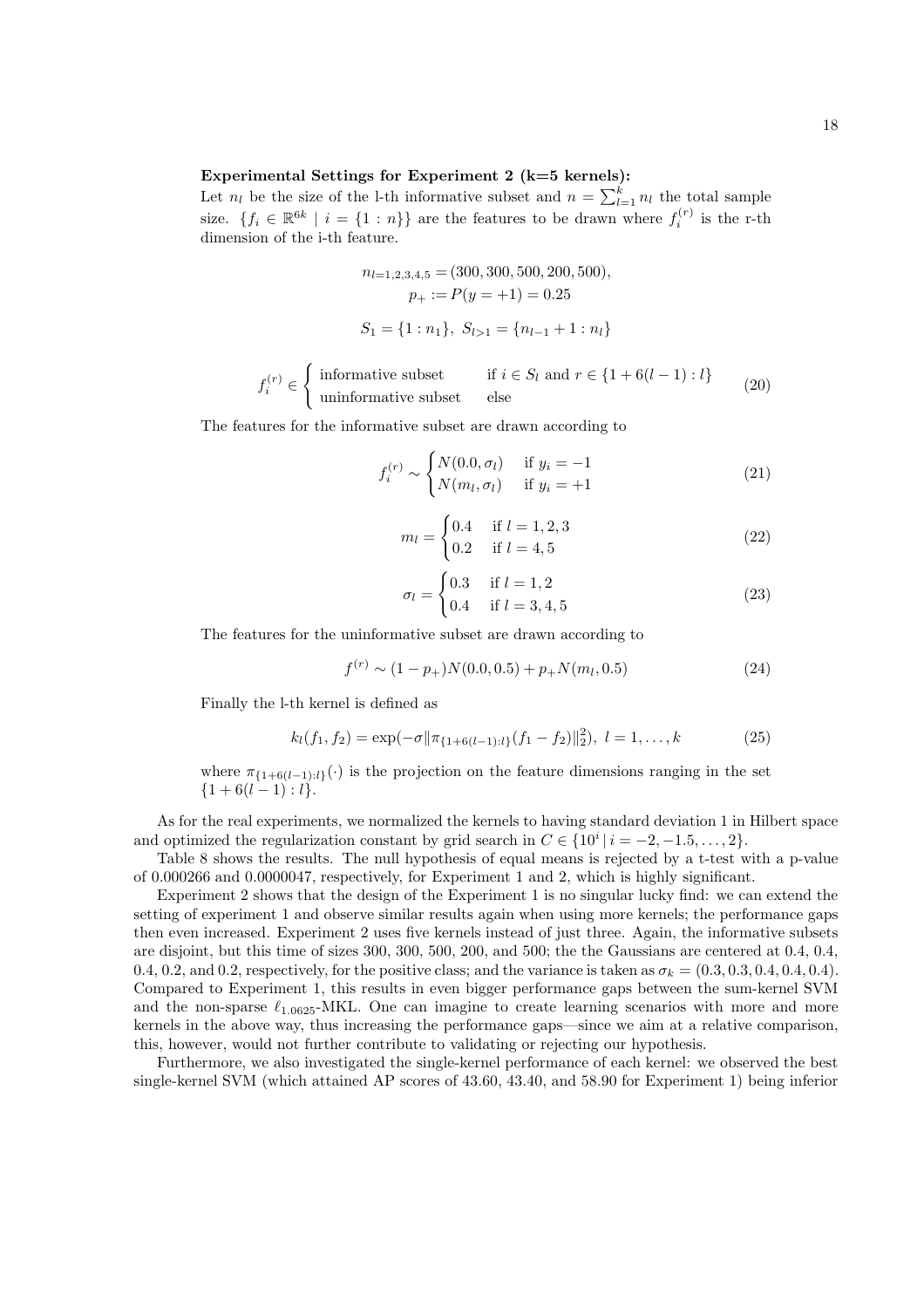to both MKL (regardless of the employed norm parameter  $p$ ) and the sum-kernel SVM over the whole set of kernels. The differences were significant with fairly small p-values (for example, for  $\ell_{1.25}$ -MKL the p-value was still about 0.02).

We emphasize that we did not design the example in order to achieve a maximal performance gap between the non sparse MKL and its competitors. For such an example, see the toy experiment of [23].Our focus here was to confirm our hypothesis that kernels in semantic concept classification are based on varying informative subsets of the data—although MKL computes global weights, it emphasizes on kernels that are relevant on the largest informative set and thus approximates the infeasible combinatorial problem of computing an optimal partition/grid of the space into regions which underlie identical optimal weights. Though, in practice, we expect the situation to be more complicated as informative subsets may overlap between kernels instead of being disjoint as modeled here.

Nevertheless, our hypothesis also opens the way to new directions for learning of kernel weights, namely restricted to subsets of data chosen according to a meaningful principle. Finding such principles is one the future goals of MKL—we sketched one possibility: locality in feature space. A first starting point may be the work of [58, 59] on localized MKL.

We conclude the second step. MKL did outperform the average kernel SVM in this controlled toy data scenario with disjoint informative subsets for each kernel. It may serve as empirical evidence for our hypothesis why we observe gains using MKL on real data: MKL with its global information criterion can exploit scenarios in which each kernel is informative for a subset of the data and these subsets are partially disjoint between kernels.

### Conclusions

Analyzing images using many different features is a common strategy in visual object recognition. This raises the question of *how* to combine these features. In this paper, we revisited this important topic and discussed machine learning approaches to adaptively combine different image features in a systematic and theoretically well founded manner. While MKL approaches in principle solve this problem it has been observed that the standard  $\ell_1$ -norm based MKL often cannot outperform SVMs that use an average of a large number of kernels. One hypothesis why this seemingly unintuitive result may occur is that the sparsity prior may not be appropriate in many real world problems—especially, when prior knowledge is already at hand. We tested whether this hypothesis holds true for computer vision and applied the recently developed non-sparse  $\ell_p$  MKL algorithms to object classification tasks. The  $\ell_p$ -norm constitutes a slightly less severe method of sparsification. By choosing  $p$  as a hyperparameter, which controls the degree of non-sparsity and regularization, from a set of candidate values with the help of a validation data, we showed that  $\ell_p$ -MKL significantly improves SVMs with averaged kernels and the standard sparse  $\ell_1$  MKL.

Future work will study localized MKL and methods to include hierarchically structured information into MKL, e.g. knowledge from taxonomies for multi-label ranking [60, 61] or the classical multi-class classification, semantic information or spatial priors. Another interesting direction is MKL-KDA [29,30]. The difference to the method studied in the present paper lies in the base optimization criterion: KDA [62] leads to non-sparse solutions in  $\alpha$  while ours leads to sparse ones (i.e., a low number of support vectors). While on the computational side the latter is expected to be advantageous, the first one might lead to more accurate solutions. We expect the regularization over kernel weights (i.e., the choice of the norm parameter  $p$ ) having similar effects for MKL-KDA like for MKL-SVM. Future studies will expand on that topic. First experiments on ImageCLEF2010 show for sum kernel SRKDA [63] a result of 39.29 AP points which is slightly better than the sum kernel results for the SVM (39.11 AP) but worse than MKL-SVM.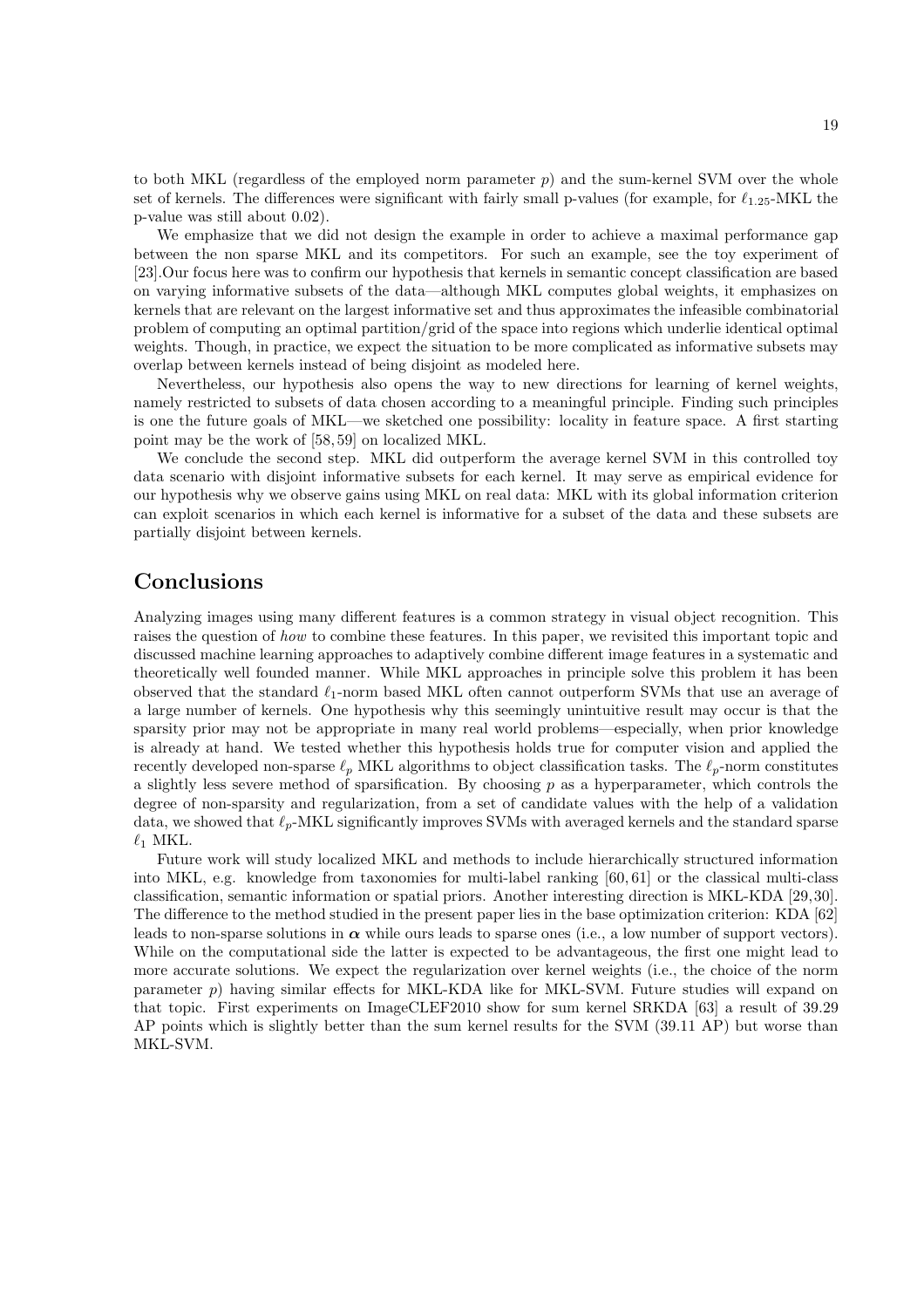## Acknowledgments

We like to express our thanks to Koen van de Sande, Stefanie Nowak, the challenge organizers of the annual ImageCLEF and Pascal VOC competitions, Daniel Bartz for valuable discussions, Dominik Kühne for his efficient cluster administration, Prof. Volker Tresp, Sören Sonnenburg and the numerous contributors to the Shogun toolbox.

## References

- 1. Everingham M, Van Gool L, Williams CKI, Winn J, Zisserman A (2010) The pascal visual object classes (voc) challenge. International Journal of Computer Vision 88: 303–338.
- 2. Smeaton AF, Over P, Kraaij W (2006) Evaluation campaigns and trecvid. In: MIR '06: Proceedings of the 8th ACM International Workshop on Multimedia Information Retrieval. New York, NY, USA: ACM Press, pp. 321–330. doi:http://doi.acm.org/10.1145/1178677.1178722. Accessed 2012 June 25.
- 3. Vapnik V (1995) The Nature of Statistical Learning Theory. New York: Springer.
- 4. Cortes C, Vapnik V (1995) Support-vector networks. In: Machine Learning. pp. 273–297.
- 5. Vapnik VN (1998) Statistical Learning Theory. Wiley-Interscience.
- 6. Chapelle O, Haffner P, Vapnik V (1999) SVMs for histogram-based image classification. IEEE Trans on Neural Networks 10: 1055–1064.
- 7. Müller KR, Mika S, Rätsch G, Tsuda K, Schölkopf B (2001) An introduction to kernel-based learning algorithms. IEEE Transactions on Neural Networks 12: 181–201.
- 8. Schölkopf B, Smola AJ (2002) Learning with Kernels. Cambridge, MA: MIT Press.
- 9. Jaakkola T, Haussler D (1998) Exploiting generative models in discriminative classifiers. In: Advances in Neural Information Processing Systems. volume 11, pp. 487-493.
- 10. Zien A, Rätsch G, Mika S, Schölkopf B, Lengauer T, et al. (2000) Engineering support vector machine kernels that recognize translation initiation sites. Bioinformatics 16: 799-807.
- 11. Lazebnik S, Schmid C, Ponce J (2006) Beyond bags of features: Spatial pyramid matching for recognizing natural scene categories. In: IEEE Computer Society Conference on Computer Vision and Pattern Recognition. New York, USA, volume 2, pp. 2169–2178.
- 12. Zhang J, Marszalek M, Lazebnik S, Schmid C (2007) Local features and kernels for classification of texture and object categories: A comprehensive study. International Journal of Computer Vision 73: 213–238.
- 13. Kumar A, Sminchisescu C (2007) Support kernel machines for object recognition. In: IEEE International Conference on Computer Vision.
- 14. Gehler PV, Nowozin S (2009) On feature combination for multiclass object classification. In: ICCV. IEEE, pp. 221-228.
- 15. Lanckriet GR, Cristianini N, Bartlett P, Ghaoui LE, Jordan MI (2004) Learning the kernel matrix with semidefinite programming. Journal of Machine Learning Research : 27–72.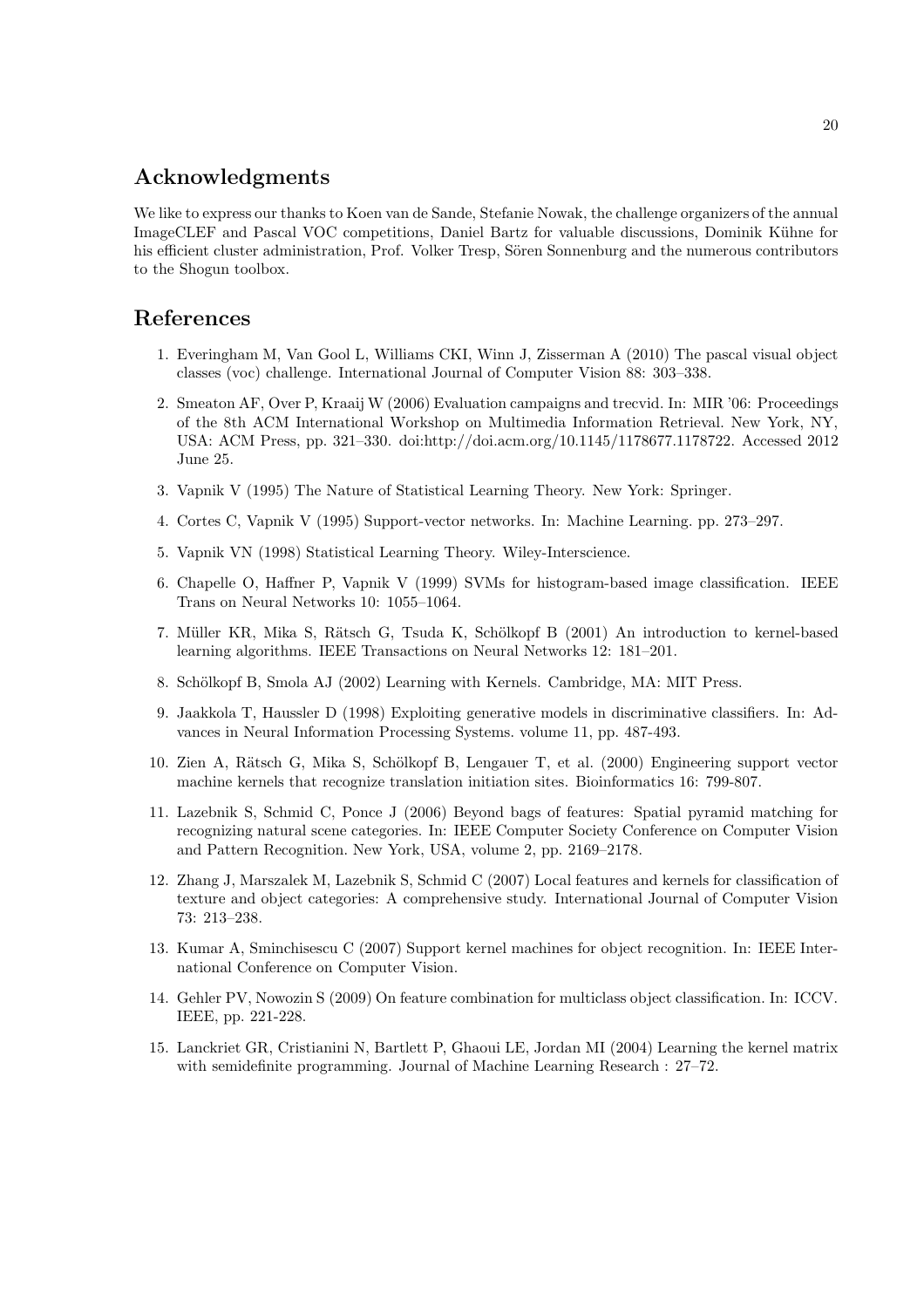- 16. Bach F, Lanckriet G, Jordan M (2004) Multiple kernel learning, conic duality, and the smo algorithm. International Conference on Machine Learning .
- 17. Sonnenburg S, Rätsch G, Schäfer C, Schölkopf B (2006) Large Scale Multiple Kernel Learning. Journal of Machine Learning Research 7: 1531–1565.
- 18. Rakotomamonjy A, Bach F, Canu S, Grandvalet Y (2008) SimpleMKL. Journal of Machine Learning Research 9: 2491–2521.
- 19. Cortes C, Gretton A, Lanckriet G, Mohri M, Rostamizadeh A (2008). Proceedings of the NIPS Workshop on Kernel Learning: Automatic Selection of Optimal Kernels. URL http://www.cs.nyu.edu/learning kernels. Accessed 2012 June 25.
- 20. Kloft M, Brefeld U, Laskov P, Sonnenburg S (2008) Non-sparse multiple kernel learning. In: Proc. of the NIPS Workshop on Kernel Learning: Automatic Selection of Kernels.
- 21. Cortes C, Mohri M, Rostamizadeh A (2009) L2 regularization for learning kernels. In: Proceedings of the International Conference on Uncertainty in Artificial Intelligence.
- 22. Kloft M, Brefeld U, Sonnenburg S, Laskov P, M¨uller KR, et al. (2009) Efficient and accurate lpnorm multiple kernel learning. In: Bengio Y, Schuurmans D, Lafferty J, Williams CKI, Culotta A, editors, Advances in Neural Information Processing Systems 22, MIT Press. pp. 997–1005.
- 23. Kloft M, Brefeld U, Sonnenburg S, Zien A (2011) Lp-norm multiple kernel learning. Journal of Machine Learning Research 12: 953-997.
- 24. Orabona F, Luo J, Caputo B (2010) Online-batch strongly convex multi kernel learning. In: CVPR. pp. 787-794.
- 25. Vedaldi A, Gulshan V, Varma M, Zisserman A (2009) Multiple kernels for object detection. In: Computer Vision, 2009 IEEE 12th International Conference on. pp. 606 -613. doi: 10.1109/ICCV.2009.5459183.
- 26. Galleguillos C, McFee B, Belongie SJ, Lanckriet GRG (2010) Multi-class object localization by combining local contextual interactions. In: CVPR. pp. 113-120.
- 27. Everingham M, Van Gool L, Williams CKI, Winn J, Zisserman A (2009). The PASCAL Visual Object Classes Challenge 2009 (VOC2009). http://www.pascalnetwork.org/challenges/VOC/voc2009/workshop/index.html. Accessed 2012 June 25.
- 28. Nowak S, Huiskes MJ (2010) New strategies for image annotation: Overview of the photo annotation task at imageclef 2010. In: CLEF (Notebook Papers/LABs/Workshops).
- 29. Yan F, Kittler J, Mikolajczyk K, Tahir A (2009) Non-sparse multiple kernel learning for fisher discriminant analysis. In: Proceedings of the 2009 Ninth IEEE International Conference on Data Mining. Washington, DC, USA: IEEE Computer Society, ICDM '09, pp. 1064–1069. doi: 10.1109/ICDM.2009.84.
- 30. Yan F, Mikolajczyk K, Barnard M, Cai H, Kittler J (2010) Lp norm multiple kernel fisher discriminant analysis for object and image categorisation. Computer Vision and Pattern Recognition, IEEE Computer Society Conference on 0: 3626-3632.
- 31. Cao L, Luo J, Liang F, Huang TS (2009) Heterogeneous feature machines for visual recognition. In: ICCV. pp. 1095-1102.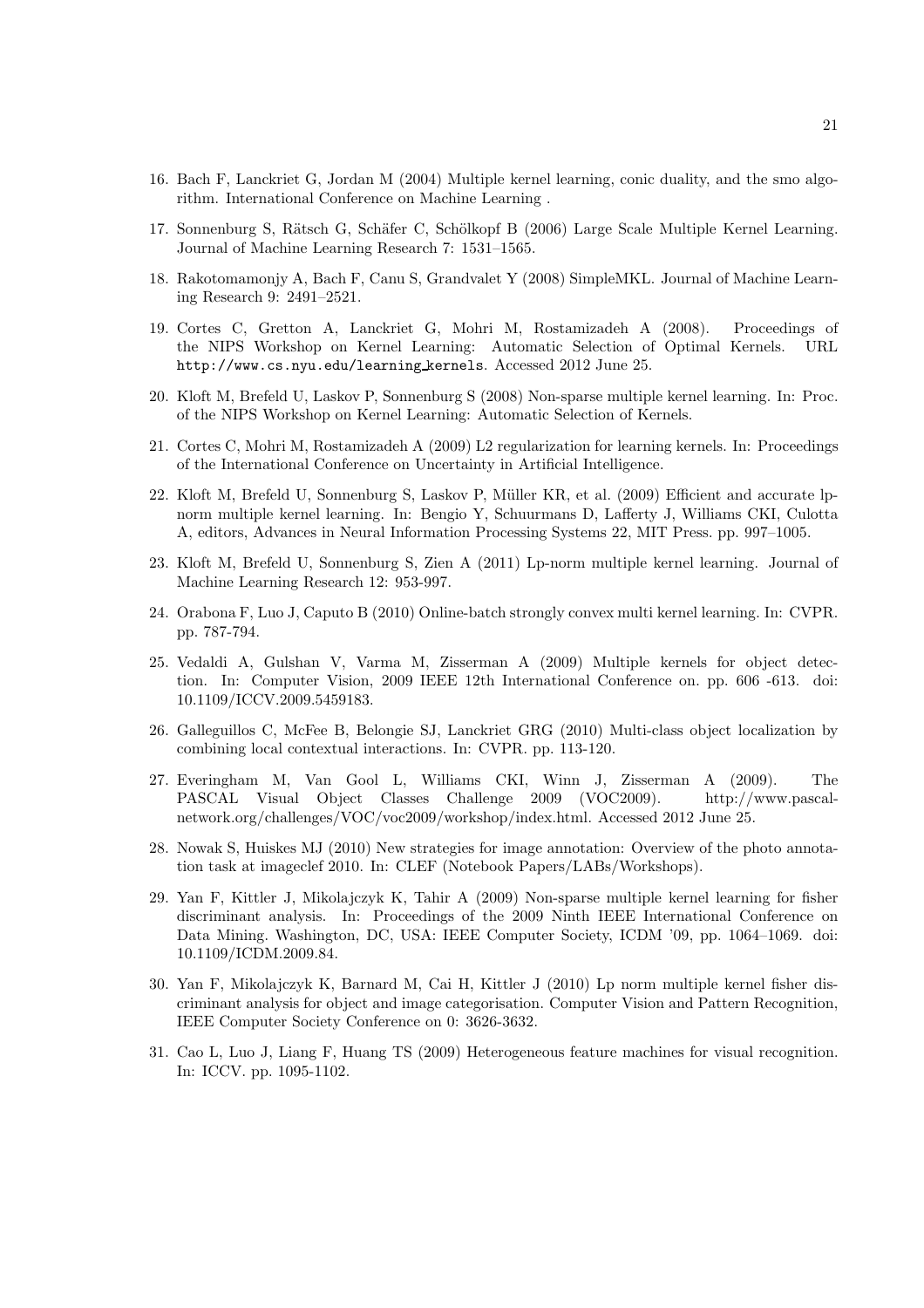- 32. Gehler PV, Nowozin S (2009) Let the kernel figure it out; principled learning of pre-processing for kernel classifiers. In: CVPR. pp. 2836-2843.
- 33. Varma M, Babu BR (2009) More generality in efficient multiple kernel learning. In: ICML. p. 134.
- 34. Gönen M, Alpaydin E (2011) Multiple kernel learning algorithms. Journal of Machine Learning Research 12: 2211-2268.
- 35. Zien A, Ong C (2007) Multiclass multiple kernel learning. In: ICML. pp. 1191-1198.
- 36. Rakotomamonjy A, Bach F, Canu S, Grandvalet Y (2007) More efficiency in multiple kernel learning. In: ICML. pp. 775-782.
- 37. Marszalek M, Schmid C. Learning representations for visual object class recognition. URL http://pascallin.ecs.soton.ac.uk/challenges/VOC/voc2007/workshop/marszalek.pdf. Accessed 2012 June 25.
- 38. Binder A, Kawanabe M (2009) Enhancing recognition of visual concepts with primitive color histograms via non-sparse multiple kernel learning. In: Peters C, Caputo B, Gonzalo J, Jones GJF, Kalpathy-Cramer J, et al., editors, CLEF (2). Springer, volume 6242 of *Lecture Notes in Computer Science*, pp. 269-276.
- 39. Lampert C, Blaschko M (2008) A multiple kernel learning approach to joint multi-class object detection. In: DAGM. pp. 31–40.
- 40. van de Sande KEA, Uijlings JRR, Gevers T, Smeulders AWM (2011) Segmentation as selective search for object recognition. In: Metaxas DN, Quan L, Sanfeliu A, Gool LJV, editors, ICCV. IEEE, pp. 1879-1886.
- 41. Csurka G, Bray C, Dance C, Fan L (2004) Visual categorization with bags of keypoints. In: Workshop on Statistical Learning in Computer Vision, ECCV. Prague, Czech Republic, pp. 1–22. URL http://www.xrce.xerox.com/Research-Development/Publications/2004-0104/(language)/eng-GB. Accessed July 3rd 2012.
- 42. Lowe D (2004) Distinctive image features from scale invariant keypoints. International Journal of Computer Vision 60: 91–110.
- 43. van de Sande KEA, Gevers T, Snoek CGM (2010) Evaluating color descriptors for object and scene recognition. IEEE Trans Pat Anal & Mach Intel .
- 44. Bosch A, Zisserman A, Muñoz X (2007) Representing shape with a spatial pyramid kernel. In: Sebe N, Worring M, editors, CIVR. ACM, pp. 401-408.
- 45. Li FF, Fergus R, Perona P (2006) One-shot learning of object categories. IEEE Trans Pattern Anal Mach Intell 28: 594-611.
- 46. Dalal N, Triggs B (2005) Histograms of oriented gradientsfor human detection. In: IEEE Computer Society Conference on Computer Vision and Pattern Recognition. San Diego, USA, volume 1, pp. 886–893.
- 47. Canny J (1986) A computational approach to edge detection. IEEE Trans on Pattern Analysis and Machine Intelligence 8: 679–714.
- 48. Zien A, Ong CS (2007) Multiclass multiple kernel learning. In: Proceedings of the 24th international conference on Machine learning (ICML). ACM, pp. 1191–1198.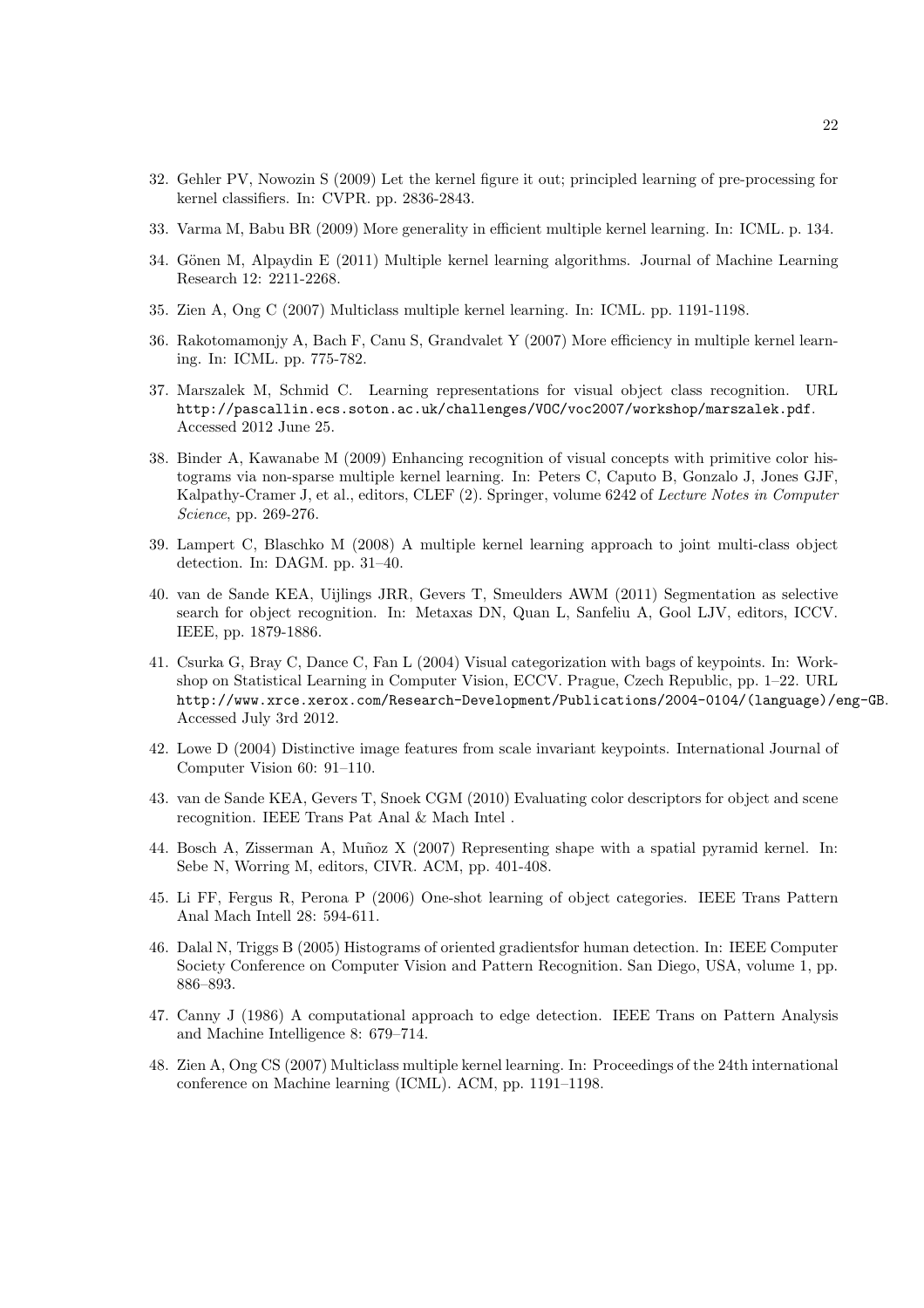- 49. Chapelle O, Rakotomamonjy A (2008) Second order optimization of kernel parameters. In: Proc. of the NIPS Workshop on Kernel Learning: Automatic Selection of Optimal Kernels.
- 50. Sonnenburg S, Rätsch G, Henschel S, Widmer C, Behr J, et al. (2010) The shogun machine learning toolbox. Journal of Machine Learning Research .
- 51. Bradley AP (1997) The use of the area under the roc curve in the evaluation of machine learning algorithms. Pattern Recognition 30: 1145-1159.
- 52. Cristianini N, Shawe-Taylor J, Elisseeff A, Kandola J (2002) On kernel-target alignment. In: Advances in Neural Information Processing Systems. volume 14, pp. 367–373.
- 53. Cortes C, Mohri M, Rostamizadeh A (2010) Two-stage learning kernel algorithms. In: Fürnkranz J, Joachims T, editors, ICML. Omnipress, pp. 239-246.
- 54. Mika S, Rätsch G, Weston J, Schölkopf B, Smola A, et al. (2003) Constructing descriptive and discriminative nonlinear features: Rayleigh coefficients in kernel feature spaces. Pattern Analysis and Machine Intelligence, IEEE Transactions on 25: 623 - 628.
- 55. Moosmann F, Nowak E, Jurie F (2008) Randomized clustering forests for image classification. IEEE Transactions on Pattern Analysis & Machine Intelligence 30: 1632–1646.
- 56. Moosmann F, Triggs B, Jurie F (2006) Fast discriminative visual codebooks using randomized clustering forests. In: Advances in Neural Information Processing Systems.
- 57. Breiman L (1996) Bagging predictors. Mach Learn 24: 123–140.
- 58. Gönen M, Alpaydın E (2010) Localized multiple kernel regression. In: Proceedings of the 20th IAPR International Conference on Pattern Recognition.
- 59. Yang J, Li Y, Tian Y, Duan L, Gao W (2009) Group-sensitive multiple kernel learning for object categorization. In: ICCV. pp. 436-443.
- 60. Binder A, M¨uller KR, Kawanabe M (2012) On taxonomies for multi-class image categorization. International Journal of Computer Vision 99: 281-301.
- 61. Lampert CH (2011) Maximum margin multi-label structured prediction. In: Shawe-Taylor J, Zemel RS, Bartlett PL, Pereira FCN, Weinberger KQ, editors, NIPS. pp. 289-297.
- 62. Mika S, Rätsch G, Weston J, Schölkopf B, Müller KR (1999) Fisher discriminant analysis with kernels. In: Hu YH, Larsen J, Wilson E, Douglas S, editors, Neural Networks for Signal Processing IX. IEEE, pp. 41–48.
- 63. Cai D, He X, Han J (2007) Efficient kernel discriminant analysis via spectral regression. In: Proc. Int. Conf. on Data Mining (ICDM'07).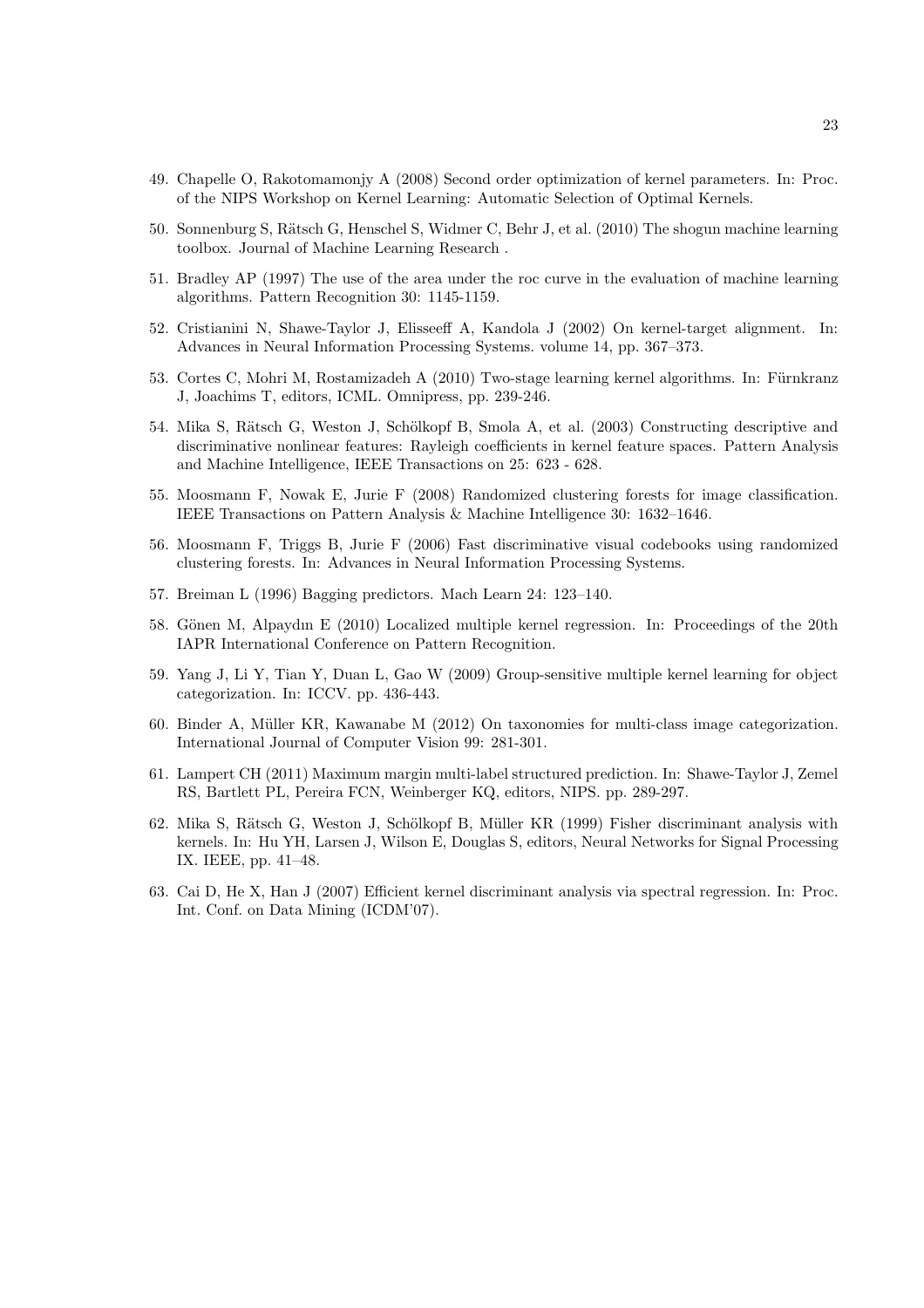## Figure Legends



Figure 1. Similarity of the kernels for the VOC2009 (Top) and ImageCLEF2010 (Bottom) data sets in terms of pairwise kernel alignments (Left) and kernel target alignments (Right), respectively. In both data sets, five groups can be identified: 'BoW-S' (Kernels 1–15), 'BoW-C' (Kernels 16–23), 'products of HoG and HoC kernels' (Kernels 24–27), 'HoC single' (Kernels 28–30), and 'HoG single' (Kernels 31–32).



Figure 2. Histogram of kernel weights as output by  $\ell_p$ -norm MKL for the various classes on the VOC2009 data set (32 kernels  $\times$  20 classes, resulting in 640 values).  $\ell_1$ -norm (TOP LEFT)),  $\ell_{1.125}$ -norm (TOP RIGHT),  $\ell_{1.333}$ -norm (BOTTOM LEFT), and  $\ell_2$ -norm (BOTTOM RIGHT).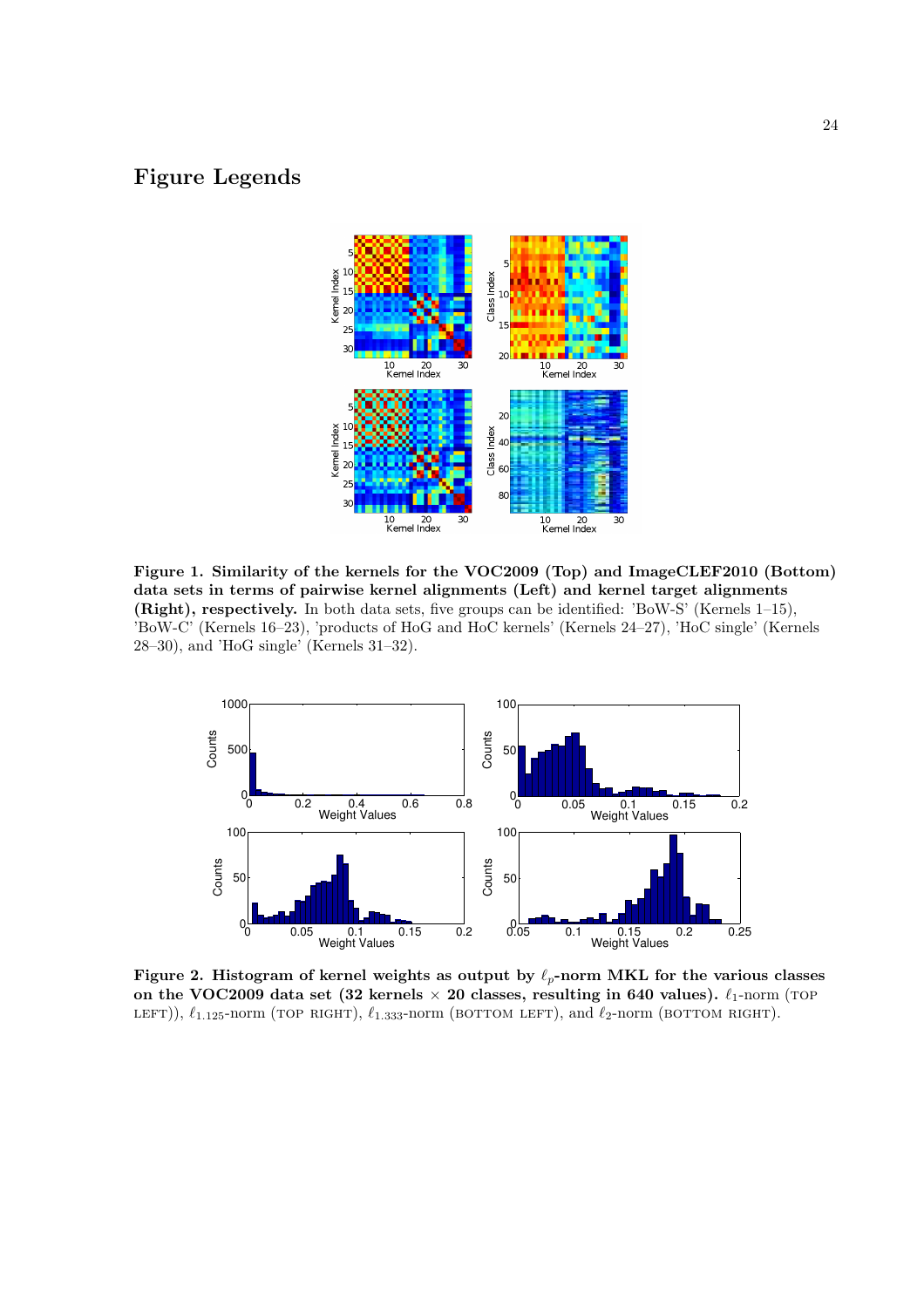

Figure 3. Images of typical highly ranked bottle images and kernel weights from  $\ell_1$ -MKL (left) and  $\ell_{1.333}$ -MKL (right).



Figure 4. Images of a typical highly ranked cow image and kernel weights from  $\ell_1\text{-MKL}$ (left) and  $\ell_{1.333}$ -MKL (right).

# Supporting Information Legends

Table S1 – the file Table S1.pdf contains AP scores on ImageCLEF2010 test data with fixed  $\ell_p$ -norm for each of the 93 concept classes listed separately.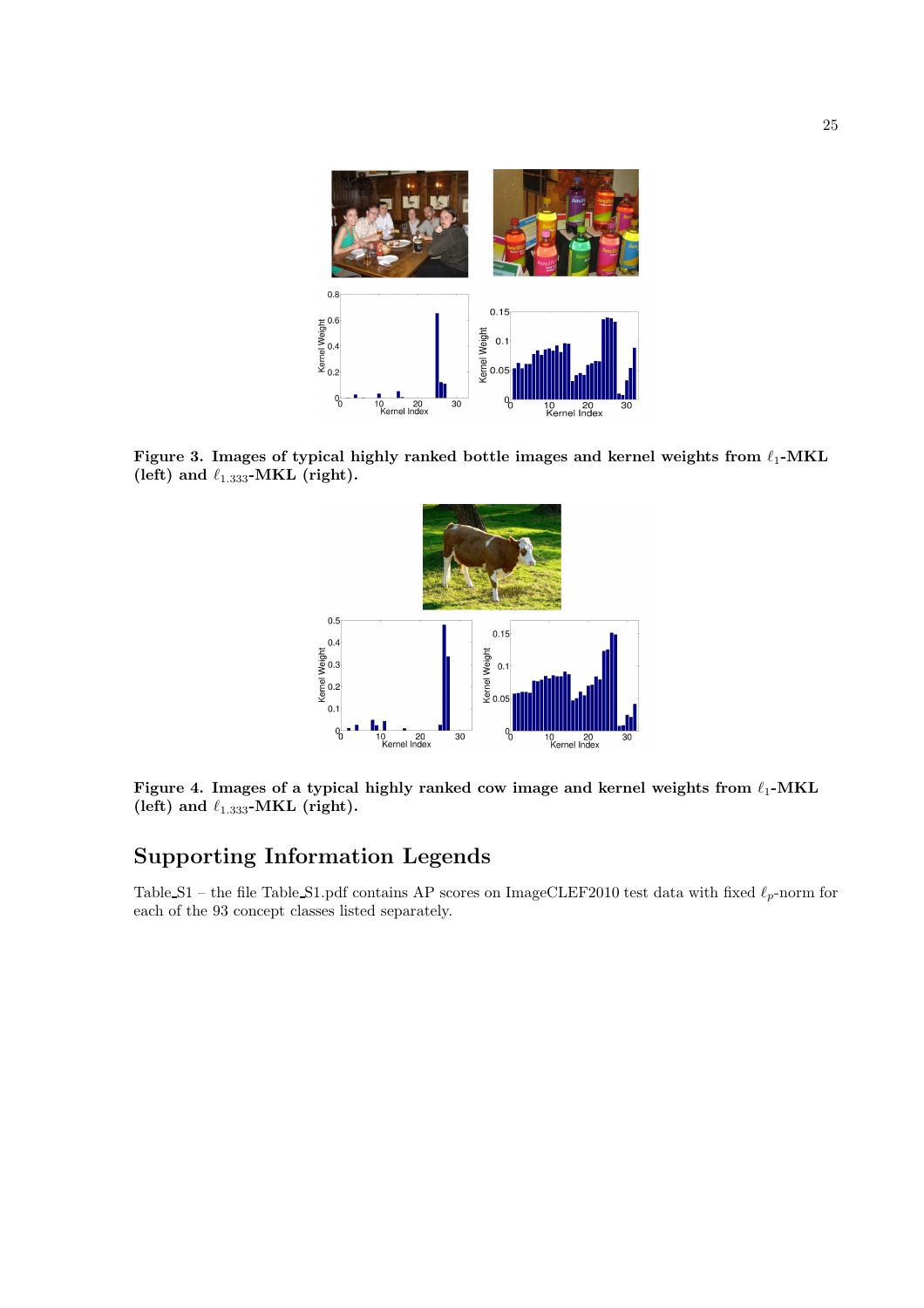

Figure 5. Diversity measure between correctly classified samples for all pairs of 32 kernels. Left: Average over all concept classes. Right: Maximum over all concept classes.

Table 1. AP scores on VOC2009 test data with fixed  $\ell_p$ -norm. AP scores were obtained on request from the challenge organizers due to undisclosed annotations. Regularization constants were selected via AP scores computed via cross-validation on the training set. Best methods are marked boldface.

|                 | average   | aeroplane | bicycle     | bird            | $_{\text{boat}}$ | bottle | bus       |
|-----------------|-----------|-----------|-------------|-----------------|------------------|--------|-----------|
| $\ell_1$        | 54.58     | 81.13     | 54.52       | 56.14           | 62.44            | 28.10  | 68.92     |
| $\ell_{1.125}$  | 56.43     | 81.01     | 56.36       | 58.49           | 62.84            | 25.75  | 68.22     |
| $\ell_{1.333}$  | 56.70     | 80.77     | 56.79       | 58.88           | 63.11            | 25.26  | 67.80     |
| $\ell_2$        | 56.34     | 80.41     | 56.34       | 58.72           | 63.13            | 24.55  | 67.70     |
| $\ell_{\infty}$ | 55.85     | 79.80     | 55.68       | 58.32           | 62.76            | 24.23  | 67.79     |
|                 | car       | cat       | chair       | $_{\text{cow}}$ | diningtable      | $\log$ | horse     |
| $\ell_1$        | 52.33     | 55.50     | 52.22       | 36.17           | 45.84            | 41.90  | 61.90     |
| $\ell_{1.125}$  | 55.71     | 57.79     | 53.66       | 40.77           | 48.40            | 46.36  | 63.10     |
| $\ell_{1.333}$  | 55.98     | 58.00     | 53.87       | 43.14           | 48.17            | 46.54  | 63.08     |
| $\ell_2$        | 55.54     | 57.98     | 53.47       | 40.95           | 48.07            | 46.59  | 63.02     |
| $\ell_{\infty}$ | 55.38     | 57.30     | 53.07       | 39.74           | 47.27            | 45.87  | 62.49     |
|                 | motorbike | person    | pottedplant | sheep           | sofa             | train  | tymonitor |
| $\ell_1$        | 57.58     | 81.73     | 31.57       | 36.68           | 45.72            | 80.52  | 61.41     |
| $\ell_{1.125}$  | 60.89     | 82.65     | 34.61       | 41.91           | 46.59            | 80.13  | 63.51     |
| $\ell_{1.333}$  | 61.28     | 82.72     | 34.60       | 44.14           | 46.42            | 79.93  | 63.60     |
| $\ell_2$        | 60.91     | 82.52     | 33.40       | 44.81           | 45.98            | 79.53  | 63.26     |
| $\ell_{\infty}$ | 60.55     | 82.20     | 32.76       | 44.15           | 45.69            | 79.03  | 63.00     |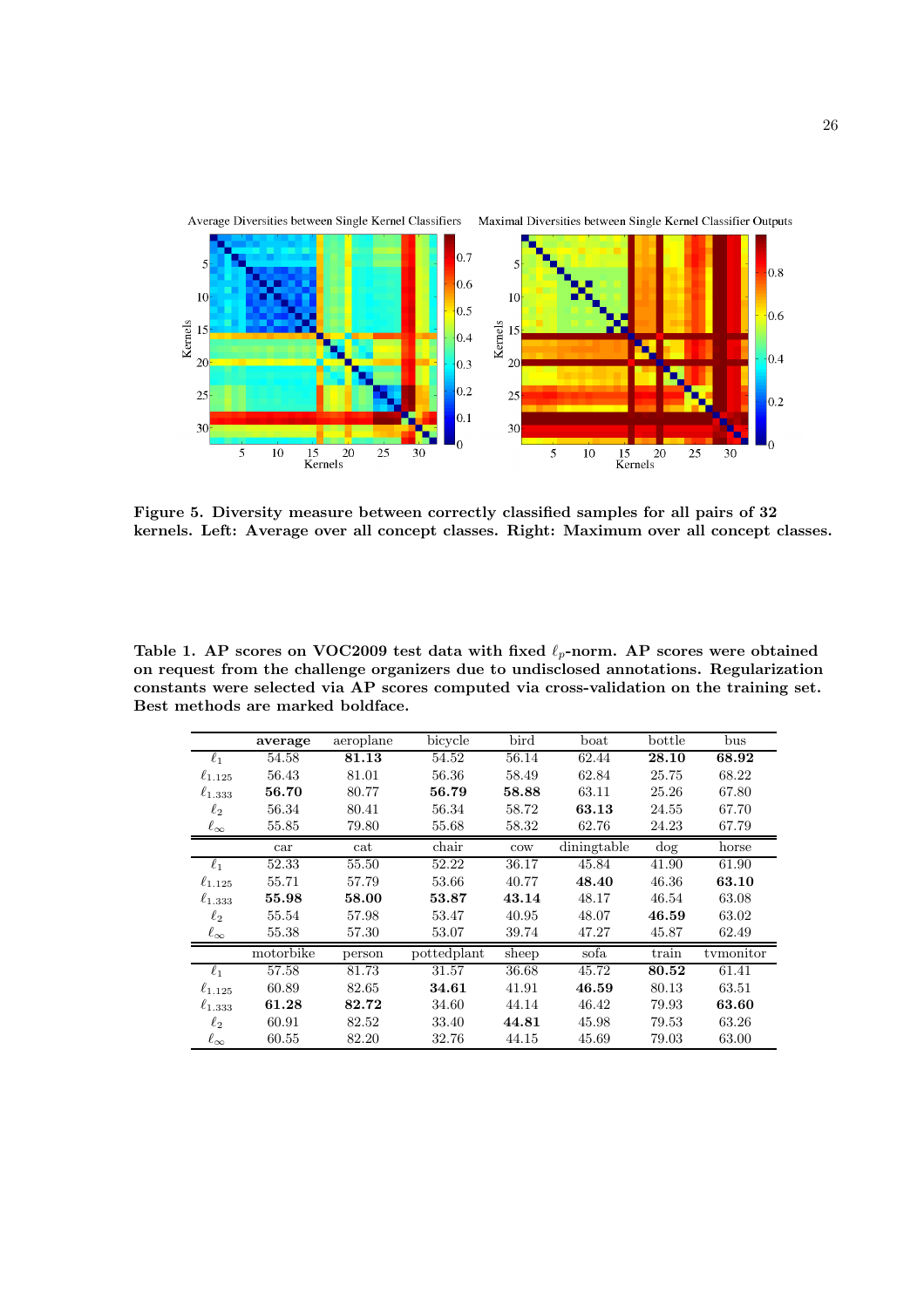Table 2. AP scores obtained on the VOC2009 training data set with fixed  $\ell_p$ -norm. AP scores were computed by cross-validation on the training set. Bold faces show the best method and all other ones that are not statistical-significantly worse by a Wilcoxon's signed rank test with a p-value of 0.05.

| Norm            | Average          | Aeroplane        | Bicycle          | <b>Bird</b>      | Boat             | <b>Bottle</b>    |
|-----------------|------------------|------------------|------------------|------------------|------------------|------------------|
| $\ell_1$        | $54.94 \pm 12.3$ | $84.84 \pm 5.86$ | $55.35 \pm 10.5$ | $59.38 \pm 10.1$ | $66.83 \pm 12.4$ | $25.91 \pm 10.2$ |
| $\ell_{1.125}$  | $57.07 \pm 12.7$ | 84.82 $\pm$ 5.91 | $57.25 \pm 10.6$ | $62.4 \pm 9.13$  | 67.89 $\pm$ 12.8 | $27.88 \pm 9.91$ |
| $\ell_{1.333}$  | $57.2 \pm 12.8$  | 84.51 $\pm$ 6.27 | 57.41 $\pm$ 10.8 | 62.75 $\pm$ 9.07 | 67.99 $\pm$ 13   | $27.44 \pm 9.77$ |
| $\ell_2$        | $56.53 \pm 12.8$ | $84.12 \pm 5.92$ | $56.89 \pm 10.9$ | 62.53 $\pm$ 8.9  | $67.69 \pm 13$   | $26.68 \pm 9.94$ |
| $\ell_{\infty}$ | $56.08 \pm 12.7$ | $83.67 \pm 5.99$ | $56.09 \pm 10.9$ | $61.91 \pm 8.81$ | $67.52 \pm 12.9$ | $26.5 \pm 9.5$   |
| Norm            | <b>Bus</b>       | Car              | Cat              | Chair            | $_{\text{Cow}}$  | Diningtable      |
| $\ell_1$        | $71.15 \pm 23.2$ | 54.54 $\pm 7.33$ | $59.5 \pm 8.22$  | $53.3 \pm 11.7$  | $23.13 \pm 13.2$ | $48.51 \pm 19.9$ |
| $\ell_{1.125}$  | $71.7 \pm 22.8$  | $56.59 \pm 8.93$ | 61.59 $\pm$ 8.26 | $54.3 \pm 12.1$  | $29.59 \pm 16.2$ | 49.32 $\pm$ 19.5 |
| $\ell_{1.333}$  | $71.33 \pm 23.1$ | $56.75 \pm 9.28$ | 61.74 $\pm$ 8.41 | 54.25 $\pm$ 12.3 | $29.89 \pm 15.8$ | $48.4 \pm 19.3$  |
| $\ell_2$        | $70.33 \pm 22.3$ | $55.92 \pm 9.49$ | $61.39 \pm 8.37$ | 53.85 $\pm$ 12.4 | $28.39 \pm 16.2$ | $47 \pm 18.7$    |
| $\ell_{\infty}$ | $70.13 \pm 22.2$ | $55.58 \pm 9.47$ | 61.25 $\pm$ 8.28 | $53.13 \pm 12.4$ | $27.56 \pm 16.2$ | $46.29 \pm 18.8$ |
|                 |                  |                  |                  |                  |                  |                  |
| Norm            | Dog              | Horse            | Motorbike        | Person           | Pottedplant      | Sheep            |
| $\ell_1$        | $41.72 \pm 9.44$ | $57.67 \pm 12.2$ | $55 \pm 13.2$    | $81.32 \pm 9.49$ | $35.14 \pm 13.4$ | $38.13 \pm 19.2$ |
| $\ell_{1.125}$  | $45.57 \pm 10.6$ | 59.4 $\pm$ 12.2  | 57.66 $\pm$ 13.1 | 82.18 $\pm$ 9.3  | $39.05 \pm 14.9$ | $43.65 \pm 20.5$ |
| $\ell_{1.333}$  | $45.85 \pm 10.9$ | 59.4 $\pm$ 11.9  | 57.57 $\pm$ 13   | $82.27 \pm 9.29$ | 39.7 $\pm$ 14.6  | $46.28 \pm 23.9$ |
| $\ell_2$        | $45.14 \pm 10.8$ | $58.61 \pm 11.9$ | 56.9 $\pm$ 13.2  | $82.19 \pm 9.3$  | $38.97 \pm 14.8$ | $45.88 \pm 24$   |
| $\ell_{\infty}$ | $44.63 \pm 10.6$ | $58.32 \pm 11.7$ | $56.45 \pm 13.1$ | $82 \pm 9.37$    | $38.46 \pm 14.1$ | $45.93 \pm 24$   |
| Norm            | Sofa             | Train            | Tymonitor        |                  |                  |                  |
| $\ell_1$        | $48.15 \pm 11.8$ | $75.33 \pm 14.1$ | $63.97 \pm 10.2$ |                  |                  |                  |
| $\ell_{1.125}$  | $48.72 \pm 13$   | $75.79 \pm 14.4$ | 65.99 $\pm$ 9.83 |                  |                  |                  |
| $\ell_{1.333}$  | 48.76 $\pm$ 11.9 | $75.75 \pm 14.3$ | 66.07 $\pm$ 9.59 |                  |                  |                  |
| $\ell_2$        | $47.29 \pm 11.7$ | $75.29 \pm 14.5$ | 65.55 $\pm$ 10.1 |                  |                  |                  |

Table 3. Average AP scores obtained on the ImageCLEF2010 test data set with  $\ell_p$ -norm fixed for all classes. Regularization constants were selected by AP scores computed via 12-fold cross-validation on the training set.

| $\ell_p$ -Norm |       | 1.125 | 1.333 |       |       |
|----------------|-------|-------|-------|-------|-------|
|                | 34.61 | 37.01 | 36.97 | 36.62 | 36.45 |

Table 4. Average AP scores on the VOC2009 test data with  $\ell_p$ -norm class-wise optimized on training data. AP scores on test data were obtained on request from the challenge organizers due to undisclosed annotations. The class-wise selection of  $\ell_p$ -norm and regularization constant relied on AP scores obtained via cross-validation on the training set.

| $\infty$ | $\sim$<br>$\sim$ | ററെ<br>つら<br>ച<br>- 355.25.<br>$\sim$ | 333<br>1.125.1<br>$\infty$<br><br>∸ | 1.333, 2<br>1.125.1<br>$\Omega$ | the left<br>trom<br>norms<br>all |
|----------|------------------|---------------------------------------|-------------------------------------|---------------------------------|----------------------------------|
| 55.85    | 55.94            | ro mr<br>50.75                        | 56.76                               | 56.75                           | 56.7t                            |

Table 5. Average AP scores on the ImageCLEF2010 test data with  $\ell_p$ -norm class-wise optimized. The class-wise selection of  $\ell_p$ -norm and regularization constant relied on AP scores obtained via cross-validation on the training set.

| $\infty$ | .333.2<br>റ | 333<br>1.125,<br>$\infty$<br>1.000.<br><u>.</u> | 1.333, 2<br>1.125. | the left<br>all<br>norms<br>trom |
|----------|-------------|-------------------------------------------------|--------------------|----------------------------------|
| 36.45    | $37.02\,$   | 00.<br>תה<br>. ப                                | 36.94              | 36.95                            |